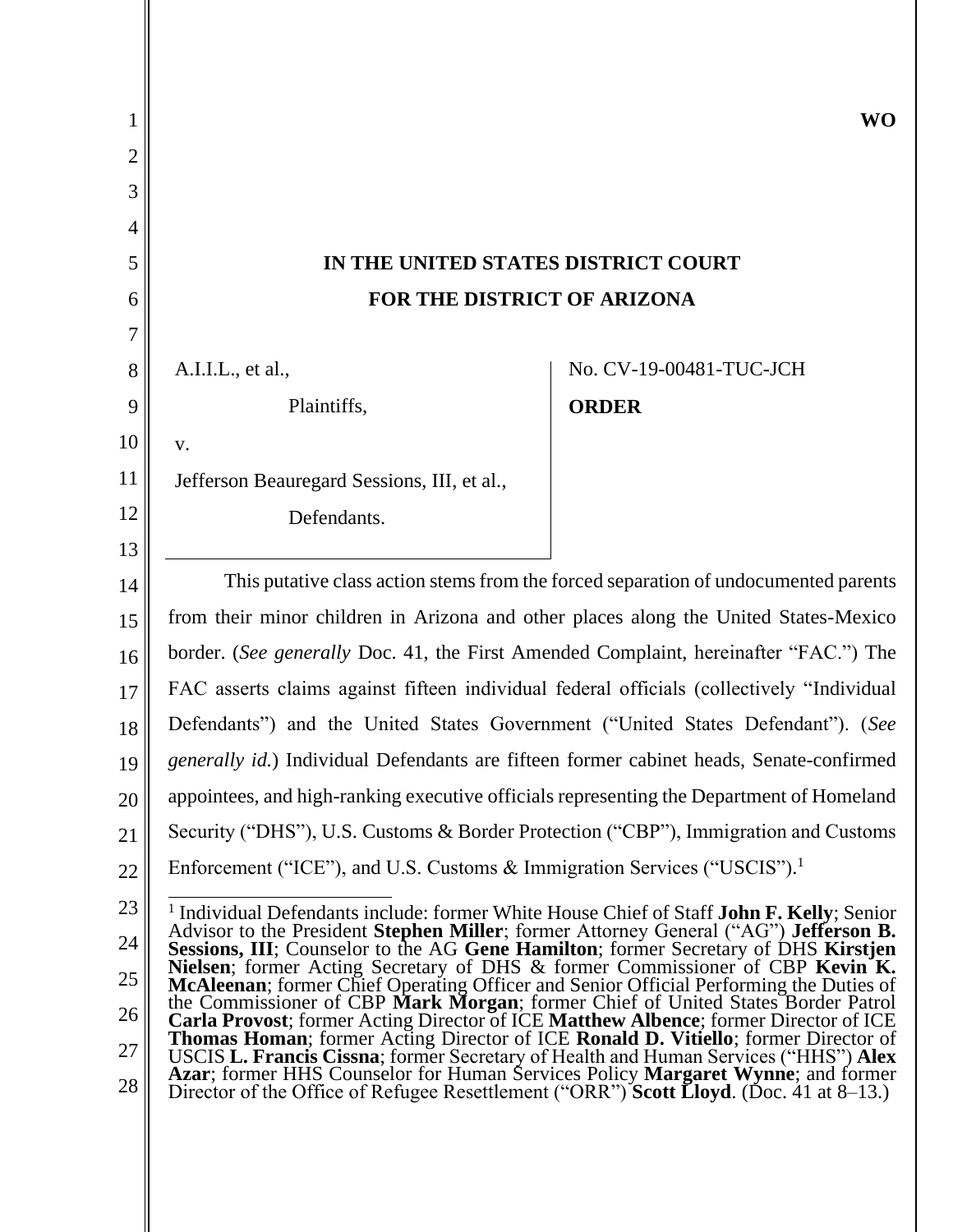- 2 - 1 2 3 4 5 6 7 8 9 10 11 12 13 14 15 16 17 18 19 20 21 22 23 24 25 26 27 28 Pending before the Court is the Individual Defendants' Motion to Dismiss for Lack of Jurisdiction and Failure to State a Claim ("Motion"), filed pursuant to Federal Rules of Civil Procedure  $12(b)(2)$  and  $12(b)(6)$ . (Doc. 52.) The Motion is fully briefed.<sup>2</sup> (Doc. 54; Doc. 61.) For the following reasons, the Court will grant the Motion and dismiss the claims against the Individual Defendants.<sup>3</sup> **I. BACKGROUND**<sup>4</sup> **A. NAMED PLAINTIFFS 1. A.I.I.L., J.A.H.I., and M.E.H.I.** Plaintiffs nine-year-old J.A.H.I. and ten-year-old M.E.H.I. arrived in the United States with their mother, A.I.I.L., near San Luis, Arizona on May 25, 2018. (FAC at ¶ 19.) After fleeing Guatemala, A.I.I.L. and her children arrived in the United States seeking asylum.  $(Id.)$  They were originally detained and processed at a  $CBP<sup>5</sup>$  station where conditions were overcrowded. (FAC at  $\P$  63.) All three individuals showed signs of heat exhaustion. (FAC at ¶¶ 62–63.) M.E.H.I. had blood and vomit caked on his clothing, yet CBP agents did not provide him medical attention. (*Id.*) On the same day that CBP took A.I.I.L. and her children into custody, an unidentified CBP agent informed A.I.I.L. that her children would be taken from her, and shortly thereafter, the children were separated from A.I.I.L. (FAC at ¶ 64.) The family was held in Arizona for four days, although the non-English speaking J.A.H.I. and M.E.H.I. were held in a separate area from their mother. (FAC at ¶ 67.) J.A.H.I. and M.E.H.I. were transferred to ORR custody and held at a shelter in Miami, Florida. (FAC at ¶¶ 67, 72.) A.I.I.L. was detained in Arizona for approximately  $2$  This Motion became ripe for consideration on February 5, 2021. However, this matter was stayed between June 1, 2021 through January 7, 2022, as Plaintiffs pursued global settlement negotiations with the United States Defendant. (*See* Doc. 63; Doc. 66; Doc. 67; Doc. 69; Doc. 73; Doc. 74; Doc. 75.)  $3$  The Court finds that the Motion is suitable for resolution without oral argument pursuant to LRCiv 7.2(f). <sup>4</sup> The facts are taken directly from the FAC and are accepted as true. <sup>5</sup> The United States Border Patrol is the federal law enforcement organization under the umbrella of CBP. *See https://www.cbp.gov/about/leadership-organization/executiveassistant-commissioners-offices.* For purposes of consistency, the Court will use CBP as this is the term used in the FAC.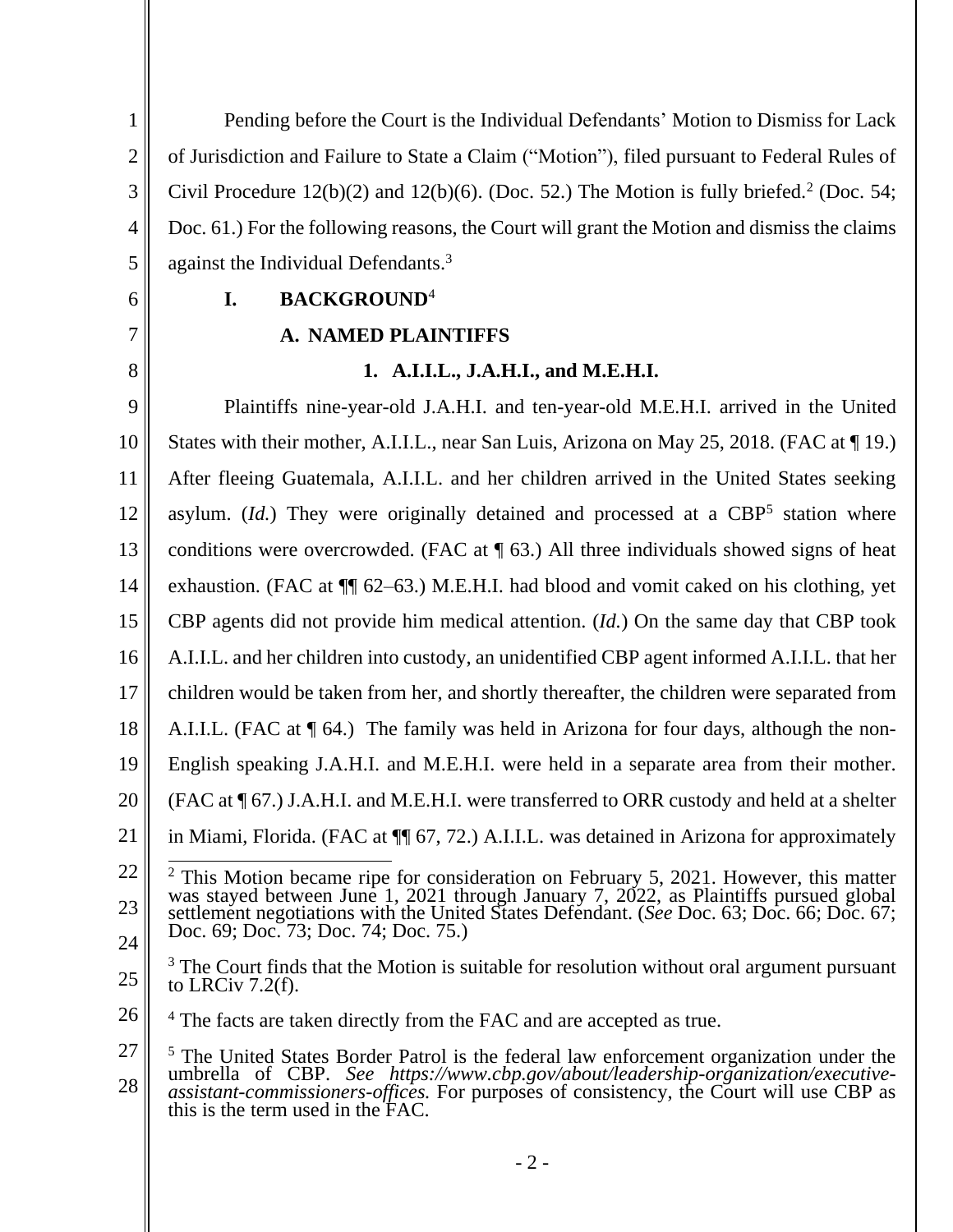1 2 3 4 5 6 7 8 9 10 six weeks. (FAC at ¶¶ 68–73.) During this period, she was served uncooked ramen noodles, verbally harassed, and provided little information regarding her children's whereabouts or status. (FAC at  $\P$  19, 68–72.) Three weeks after their separation, A.I.I.L. was able to speak with her children by phone, and thereafter she could only afford short and infrequent calls. (FAC at ¶ 72.) On July 10, 2018, nearly seven weeks after their separation, A.I.I.L., J.A.H.I., and M.E.H.I. were reunited in Miami, Florida. (FAC at  $\P$  73.) A.I.I.L. was never criminally charged in connection with her entry into the United States. (FAC at ¶ 73.) A.I.I.L., J.A.H.I., and M.E.H.I. have since been granted asylum. (FAC at ¶¶ 19, 75.) They continue to suffer emotional trauma because of the forced separation. (FAC at  $\P$  76.)

11

#### 12

#### **2. L.L.H.O. and K.E.O.H.**

13 14 15 16 17 18 19 20 21 22 23 24 25 26 27 Plaintiffs thirteen-year-old K.E.O.H. and her mother L.L.H.O. arrived in the United States in Nogales, Arizona on December 22, 2017, seeking asylum after fleeing El Salvador. (FAC  $\P$  20.) L.L.H.O. and K.E.O.H. presented themselves to CBP officers at the DeConcini Port of Entry and were taken into custody. (FAC at ¶ 79.) Conditions at the CBP facility were overcrowded and cold. (FAC at ¶ 80.) Thereafter, L.L.H.O. and K.E.O.H. were transferred to multiple different detention facilities. (FAC at ¶ 81.) L.L.H.O. and K.E.O.H. were separated without warning in Phoenix, Arizona, on December 25, 2017. (FAC at ¶ 82.) K.E.O.H. was kept handcuffed for hours after the separation as she fought to be reunited with her mother. (FAC at ¶ 83.) Later, L.L.H.O. was told that consenting to her own removal from the U.S. was the only path to reunification with her daughter. (FAC at ¶ 88.) In reliance on this false representation, L.L.H.O. agreed to be deported and the government deported her to El Salvador on March 21, 2018. (*Id.*) Meanwhile, K.E.O.H. was detained for approximately eight months in Mesa, Arizona, before being transferred to foster care in the Bronx, New York. (FAC at ¶ 88.) During this period K.E.O.H. suffered from depression, anxiety, and even contemplated suicide. (FAC at ¶ 90.) L.L.H.O. and K.E.O.H. were eventually reunited 16 months after their forced separation.<sup>6</sup> (FAC at  $\P$ 91.)

<sup>&</sup>lt;sup>6</sup> The FAC does not specify where their reunion occurred.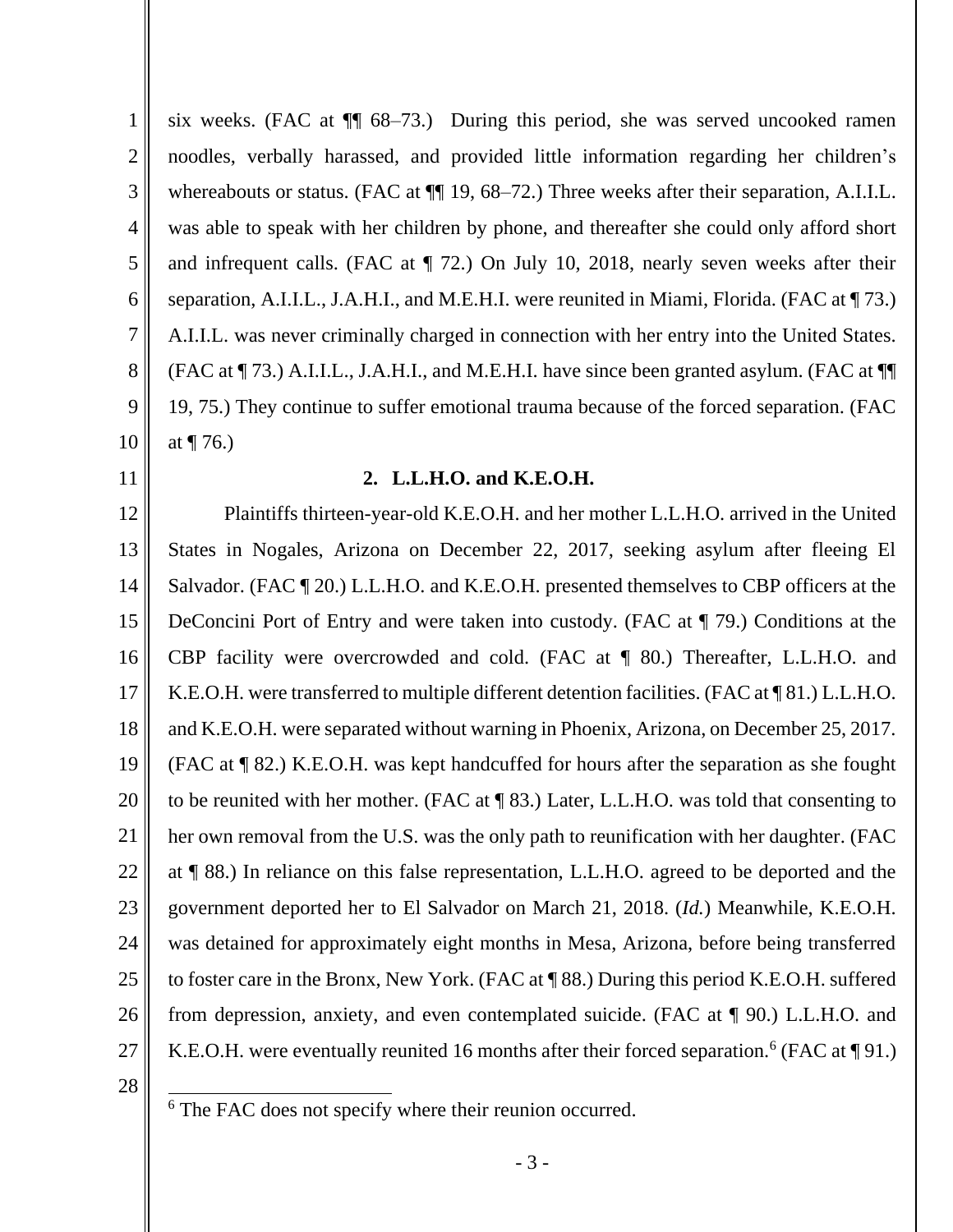L.L.H.O. was never criminally charged in connection with her entry into the United States. (FAC at ¶ 84.) L.L.H.O. and K.E.O.H. are currently seeking asylum or withholding of removal. (FAC at ¶ 93.) They continue to suffer emotional trauma because of the forced separation. (FAC at  $\P$  92.)

**3. J.L.V.A. and D.S.V.H.**

6 7 8 9 10 11 12 13 14 15 16 17 18 19 Plaintiffs seven-year-old D.S.V.H. and her father J.L.V.A. arrived in the United States<sup>7</sup> on June 4, 2018, seeking asylum after fleeing Honduras. (FAC  $\P$  94.) J.L.V.A. and D.S.V.H. were held in a crowded and unclean holding cell with other parent-child pairs. (FAC ¶ 95.) Sometime after midnight on June 5, 2018, J.L.V.A. and D.S.V.H. were separated. (FAC at ¶ 96.) J.L.V.A. was not allowed to say goodbye to his sleeping daughter. (*Id.*) Following the separation, J.L.V.A. was detained for approximately eight weeks. (FAC ¶ 97.) During that time he was provided no information about D.S.V.H. and did not receive no medical care for the physical ailments he suffered because of the forced separation. (FAC at ¶¶ 97–98.) D.S.V.H. was transferred to ORR custody and held at Southwest Key facilities in Phoenix and Glendale, Arizona. (*Id.*) J.L.V.A. and D.S.V.H. were eventually reunited approximately eight weeks after their forced separation. (FAC at ¶¶ 99–100.) J.L.V.A. and D.S.V.H. are currently seeking asylum or withholding of removal. (FAC at ¶ 102.) They continue to suffer emotional trauma because of the forced separation. (FAC at  $\P$  101.)

20

1

2

3

4

5

## **4. J.I.S. and B.L.S.P.**

21 22 23 24 25 26 27 Plaintiffs three-year-old B.L.S.P. arrived with his father J.I.S. in the United States in Arizona on December 24, 2017, seeking asylum after fleeing Guatemala. (FAC ¶ 22.) They were taken into CBP custody where conditions were so overcrowded that there was no place to lay down. (FAC at ¶ 104.) At some point, an unidentified agent told J.I.S. that he would be deported and his daughter would be taken away and kept in the United States. (*Id.*) Two days later, J.I.S. and B.L.S.P. were separated. (FAC at ¶ 106.) J.I.S. was transferred to multiple different detention facilities in Arizona. (FAC at ¶ 107.) As a result

<sup>28</sup>  $7$  The FAC does not identify where D.S.V.H. and J.L.V.A. arrived in the United States. The government indicates their apprehensions occurred in Texas. (Doc. 53 at 43.)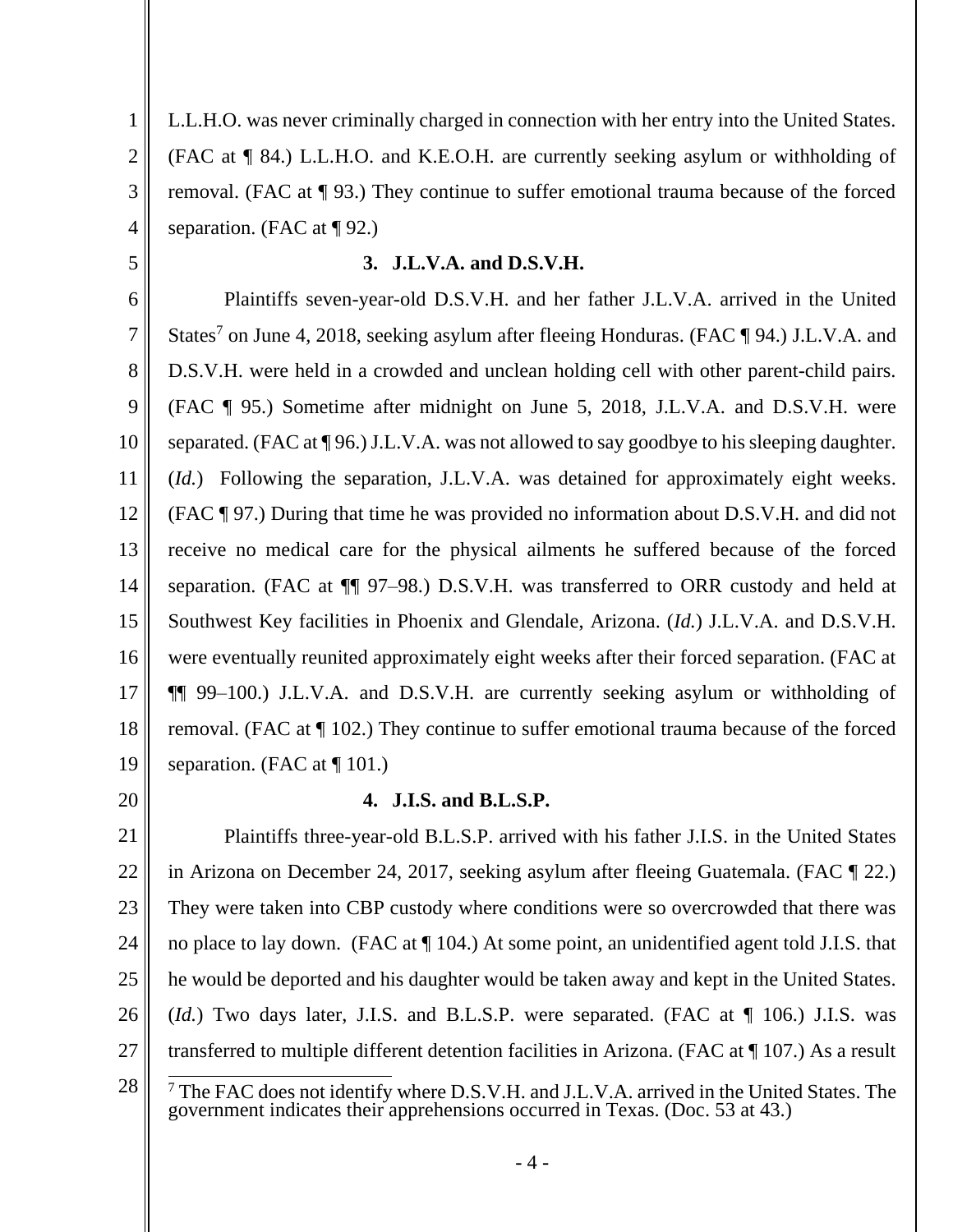1 2 3 4 5 6 7 8 9 10 11 12 13 14 15 of the separation, J.I.S. struggled to sleep and eventually developed pneumonia. (FAC at ¶ 108.) At some point, an unidentified ICE officer gave J.I.S. documents to sign even though J.I.S. did not read English and did not understand the documents. (FAC at ¶ 108.) The ICE officer told J.I.S. that he would be deported whether or not he signed, but that he would see his daughter sooner if he signed. (FAC at  $\P$  109.) J.I.S. signed the documents and was deported to Guatemala in mid-January 2018 without seeing B.L.S.P. (*Id.*) Meanwhile, B.L.S.P. was placed in ORR custody and transferred to New York. (FAC at ¶ 110.) During this time, B.L.S.P. was subjected to physical abuse and sustained bruises on her legs and a scar on her back. (*Id.*) J.I.S. and B.L.S.P. were eventually reunited in Guatemala approximately six months after their separation. (FAC at ¶¶ 106, 109.) As a result of her time in ORR custody, B.L.S.P. lost her ability to speak and understand Mam, a Mayanlanguage used by her family members in Guatemala, including her mother. (FAC at  $\P$  111.) B.L.S.P. continues to suffer behavioral issues because of the forced separation. (FAC at ¶ 112.) **5. J.J.P.B. and A.E.P.F.**

16 17 18 19 20 21 22 23 24 25 26 27 Plaintiffs six-year-old A.E.P.F. and his father J.J.P.B. arrived in the United States<sup>8</sup> on May 16, 2018, seeking asylum after fleeing Honduras. (FAC ¶ 22.) J.J.P.B. and A.E.P.F. were held in a holding cell overnight. (FAC ¶ 114.) The next day, unidentified CBP agents separated J.J.P.B. and A.E.P.F. without explanation. (*Id.*) J.J.P.B. attempted to inform agents that A.E.P.F. had a heart murmur, however the CBP agents were uninterested in A.E.P.F.'s medical condition. (FAC ¶ 115.) After being removed, an unidentified CBP agent mocked J.J.P.B. for crying and falsely informed J.J.P.B. that he would see his son in three days. (FAC ¶ 116.) Meanwhile, A.E.P.F. was taken into ORR custody and later placed with a foster family in the Bronx, New York. (FAC at ¶ 117.) J.J.P.B. had limited communication with A.E.P.F. but was eventually permitted one 10-minute phone call every eight days. ((FAC at ¶ 118.) At some point, an unidentified ICE officer gave J.J.P.B. documents in English to sign. (FAC at ¶ 120.) J.J.P.B. did not understand the documents,

<sup>28</sup> <sup>8</sup> The FAC does not identify where J.J.P.B. and A.E.P.F. arrived in the United States. The government indicates their apprehensions occurred in Texas. (Doc. 53 at 43.)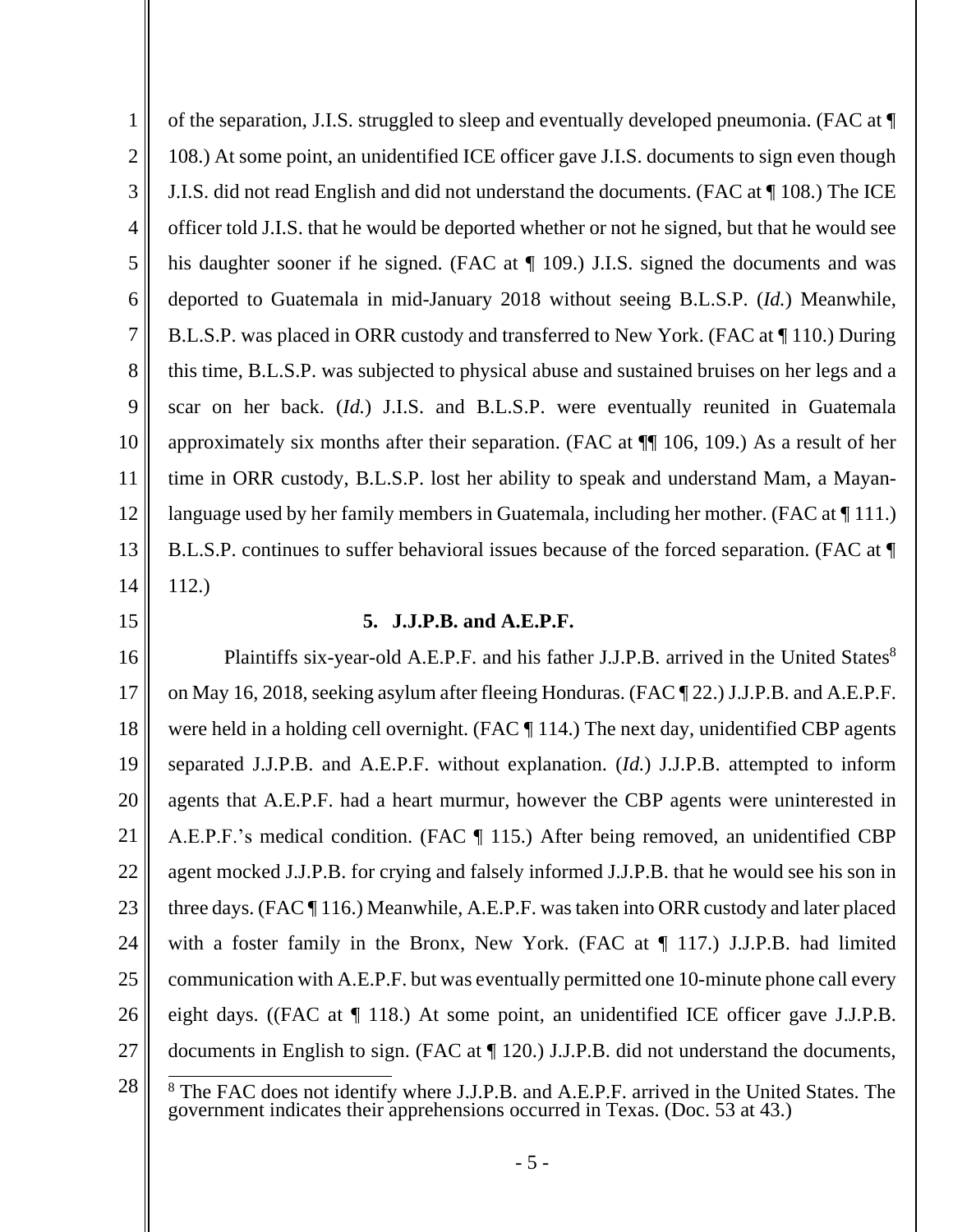| $\mathbf{1}$   | but the unidentified ICE officer told J.J.P.B. the forms were necessary for asylum. (Id.)                                                                                                                                           |
|----------------|-------------------------------------------------------------------------------------------------------------------------------------------------------------------------------------------------------------------------------------|
| $\overline{2}$ | Only after J.J.P.B. signed the forms did the ICE officer reveal that the documents gave                                                                                                                                             |
| 3              | J.J.P.B.'s consent to removal. ( <i>Id.</i> ) J.J.P.B. was deported in late-May 2018. (FAC at 1121.)                                                                                                                                |
| $\overline{4}$ | J.J.P.B. and A.E.P.F. were eventually reunited after nearly a year following their                                                                                                                                                  |
| 5              | separation. <sup>9</sup> (FAC at $\P$ 122.) J.J.P.B. was never criminally charged in connection with his                                                                                                                            |
| 6              | entry into the United States. (FAC at ¶ 119.) J.J.P.B. and A.E.P.F. are currently seeking                                                                                                                                           |
| $\overline{7}$ | asylum or withholding of removal. (FAC at $\P$ 124.) They continue to suffer emotional                                                                                                                                              |
| 8              | trauma because of the forced separation. (FAC at $\P$ 123.)                                                                                                                                                                         |
| 9              | <b>B. CLASS ALLEGATION</b>                                                                                                                                                                                                          |
| 10             | Plaintiffs also seek to represent a class action pursuant to Federal Rules of Civil                                                                                                                                                 |
| 11             | Procedure 23(a), 23(b)(1), and 23(b)(3). (FAC $\P$ 270.) The two purported classes include:                                                                                                                                         |
| 12             |                                                                                                                                                                                                                                     |
| 13             | (1) a nationwide class consisting of all minor children who since 2017 have<br>arrived at or between ports of entry along the United States' southern                                                                               |
| 14             | border, and who have been separated from their parents by DHS or its                                                                                                                                                                |
| 15             | sub-agencies (including CBP, ICE, or USCIS) without a demonstration<br>in a hearing that the parent was unfit or presented a danger to that child                                                                                   |
| 16             | (the "Child Class"); and                                                                                                                                                                                                            |
| 17<br>18       | (2) a nationwide class consisting of all parents who since 2017 have arrived<br>at or between ports of entry along the United States' southern border, and<br>who have a minor child who was separated from them by DHS or its sub- |
| 19             | agencies (including CBP, ICE, or USCIS) without a demonstration in a                                                                                                                                                                |
| 20             | hearing that the parent is unfit or presents a danger to the child (the<br>"Parent Class") $\lceil \cdot \rceil$ .                                                                                                                  |
| 21             |                                                                                                                                                                                                                                     |
| 22             | (FAC ¶ 271.) Plaintiffs further allege that the classes are so numerous that joinder of all                                                                                                                                         |
| 23             | members in each class is impracticable and that "[t]he exact number of persons in each                                                                                                                                              |
| 24             | Class is unknown at this time, but can be ascertained through appropriate discovery." (FAC                                                                                                                                          |
| 25             | $\P$ 274.)                                                                                                                                                                                                                          |
| 26             | <b>C. PLAINTIFFS' CLAIMS</b>                                                                                                                                                                                                        |
| 27             | Relevant here are Counts I–VIII, which comprise the claims made against the                                                                                                                                                         |
| 28             | individually named Defendants—each sued in a personal, not official capacity—under the                                                                                                                                              |
|                | <sup>9</sup> The FAC does not specify where their reunion occurred. (See FAC $\P$ 122.)                                                                                                                                             |
|                | $-6-$                                                                                                                                                                                                                               |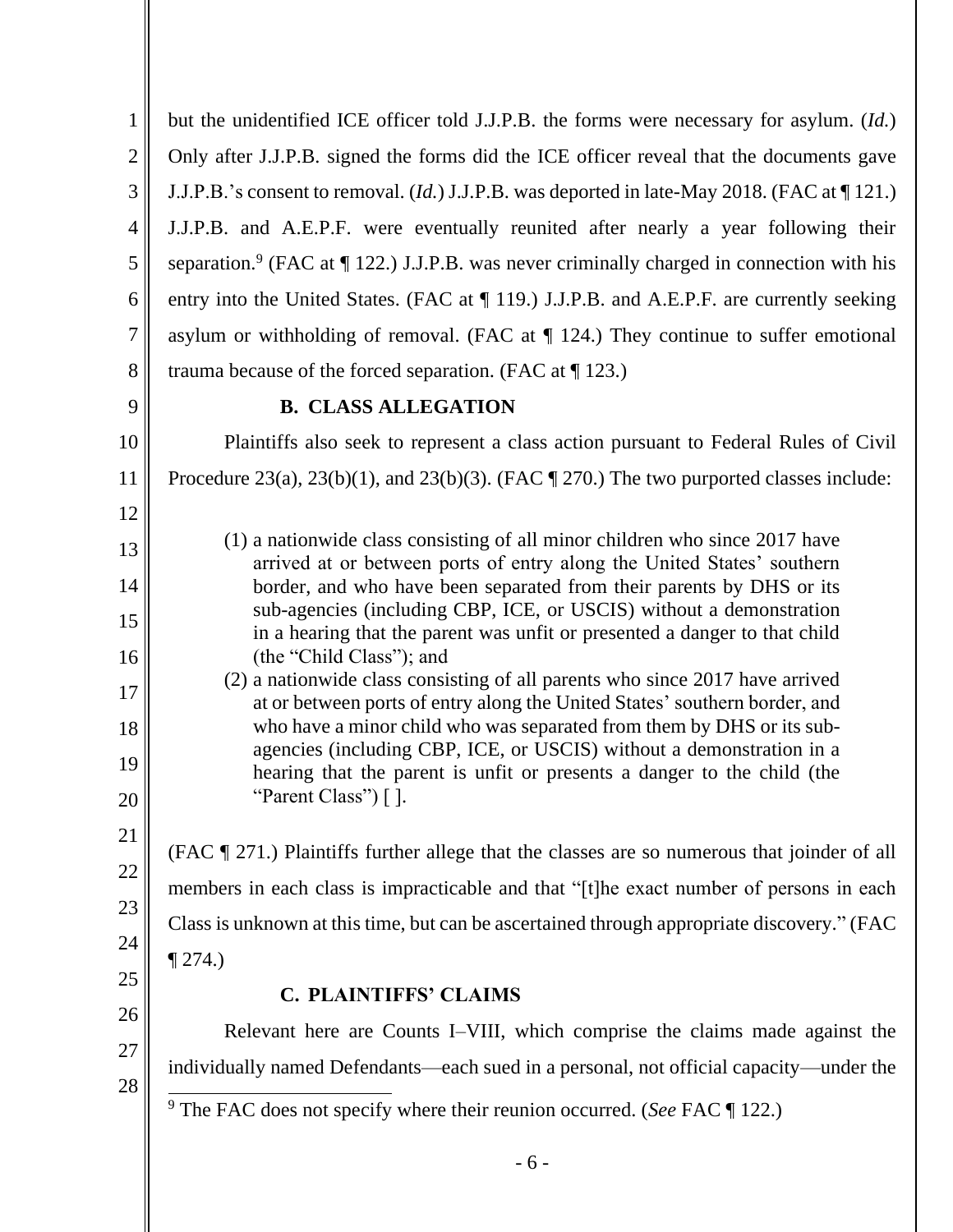Fourth and Fifth Amendments to the United States Constitution, *Bivens v. Six Unknown Named Agents of Federal Bureau of Narcotics*, 403 U.S. 388 (1971), and 42 U.S.C. §§ 1985 and 1986 pursuant to 28 U.S.C. §§ 1331 and 1343(a).<sup>10</sup>

1

2

3

4

5

6

7

8

9

10

11

12

Plaintiffs' claims in this action arise out of "familial separations" enacted by certain agencies and officials of the United States Government. (FAC ¶¶ 125–226.) The allegations in the FAC are taken as true. In sum, undocumented parents and their children seeking asylum were forcibly separated in immigration detention facilities without benefit of prior legal proceedings. The separations continued even after the parents were returned to immigration detention or released from custody. More specifically, Plaintiffs assert claims against the Defendants for:

- Count I: violations of their Fifth Amendment right to family integrity against all Individual Defendants (FAC ¶¶ 282–92);
- 13 14 15 16 17 • Count II: violations of their Fifth Amendment substantive due process right to receive adequate medical care while in custody against Defendants Nielsen, Kelly, Homan, Vitiello, Albence, Cissna, McAleenan, Morgan, Azar, Lloyd, Provost, John/Jane Doe DHS Defendants, and John/Jane Doe HHS/ORR Defendants (FAC ¶¶ 293–302);
- 18 19 • Count III: violations of their Fifth Amendment substantive due process right to be free from punitive treatment against all Individual Defendants (FAC ¶¶ 303–11);
- 20 21 22 23 • Count IV: violations of their Fifth Amendment right to procedural due process against Defendants Sessions, Nielsen, Kelly, Homan, Vitiello, Alvence, Cissna, McAleenan, Morgan, Hamilton, Provost, and John/Jane Doe DHS Defendants (FAC ¶¶ 312–19);
- 24 25 • Count V: violations of their Fifth Amendment right to equal protection under the law against all Individual Defendants (FAC ¶ 320–28);
- 26 • Count VI: violations of their Fourth Amendment right against unreasonable seizures

- 7 -

<sup>27</sup> 28 <sup>10</sup> Plaintiffs' remaining claims, Counts IX-XI, are asserted against the United States Defendant under the Federal Tort Claims Act pursuant to 28 U.S.C. §§ 1346(b)(1) and 2675. (FAC ¶¶ 350–62). Those claims are not addressed in this order.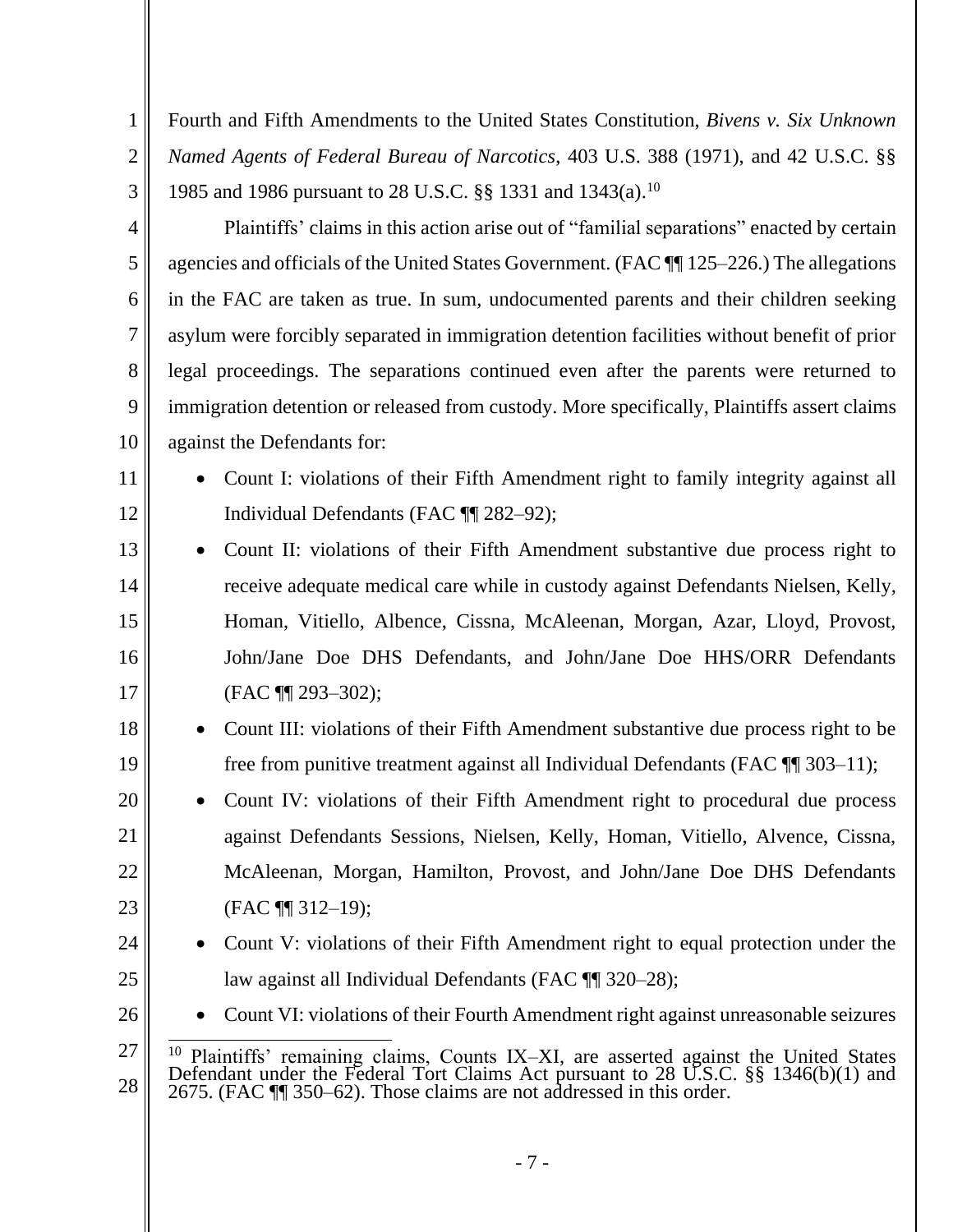| 1              | against Defendants Sessions, Nielsen, Kelly, Homan, Vitiello, Alvence, Cissna,                |
|----------------|-----------------------------------------------------------------------------------------------|
| $\overline{2}$ | McAleenan, Morgan, Hamilton, Provost, and John/Jane Doe DHS Defendants                        |
| 3              | (FAC $\P$ 329-38);                                                                            |
| 4              | Count VII: statutory claims for conspiracy to interfere with Civil Rights, in violation       |
| 5              | of 42 U.S.C. § 1985(3) against Defendants Sessions, Nielsen, Kelly, Miller,                   |
| 6              | Hamilton, Homan, Vitiello, Cissna, McAleenan, Lloyd, Provost, John/Jane Doe                   |
| 7              | DHS Defendants at CBP and ICE, and John/Jane Doe HHS/ORR Defendants (FAC                      |
| 8              | $\P(339-44);$                                                                                 |
| 9              | Count VIII: refusal or neglect to prevent or aid in a conspiracy to interfere with Civil      |
| 10             | Rights, in violation of 42 U.S.C. § 1986 against all Individual Defendants (FAC               |
| 11             | $\P$ 345–49).                                                                                 |
| 12             | THE MOTION TO DISMISS<br>II.                                                                  |
| 13             | The Individual Defendants move to dismiss the FAC on the following grounds: lack              |
| 14             | of personal jurisdiction; improper extension under Bivens v. Six Unknown Named Agents         |
| 15             | of Federal Bureau of Narcotics, 403 U.S. 388 (1971); qualified and absolute immunity;         |
| 16             | failure to state a claim under 42 U.S.C. $\S$ 1985(3) and 1986. (Doc. 52 at 57–59.) The Court |
| 17             | considers each defense in turn.                                                               |
| 18             | A. LACK OF PERSONAL JURISDICTION                                                              |
| 19             | 1. LEGAL STANDARD                                                                             |
| 20             | "When a defendant moves to dismiss for lack of personal jurisdiction, the plaintiff           |
| 21             | bears the burden of demonstrating that the court has jurisdiction over the defendant."        |
| 22             | Pebble Beach Co. v. Caddy, 453 F.3d 1151, 1154 (9th Cir. 2006). "Where, as here, the          |
| 23             | defendant's motion is based on written materials rather than an evidentiary hearing, the      |
| 24             | plaintiff need only make a prima facie showing of jurisdictional facts to withstand the       |
| 25             | motion to dismiss." Mavrix Photo, Inc. v. Brand Techs., Inc., 647 F.3d 1218, 1223 (9th        |
| 26             | Cir.2011). "The plaintiff cannot 'simply rest on the bare allegations of its complaint,' but  |
| 27             | uncontroverted allegations in the complaint must be taken as true." Id. (quoting              |
| 28             | Schwarzenegger v. Fred Martin Motor Co., 374 F.3d 797, 800 (9th Cir. 2004). The Court         |
|                |                                                                                               |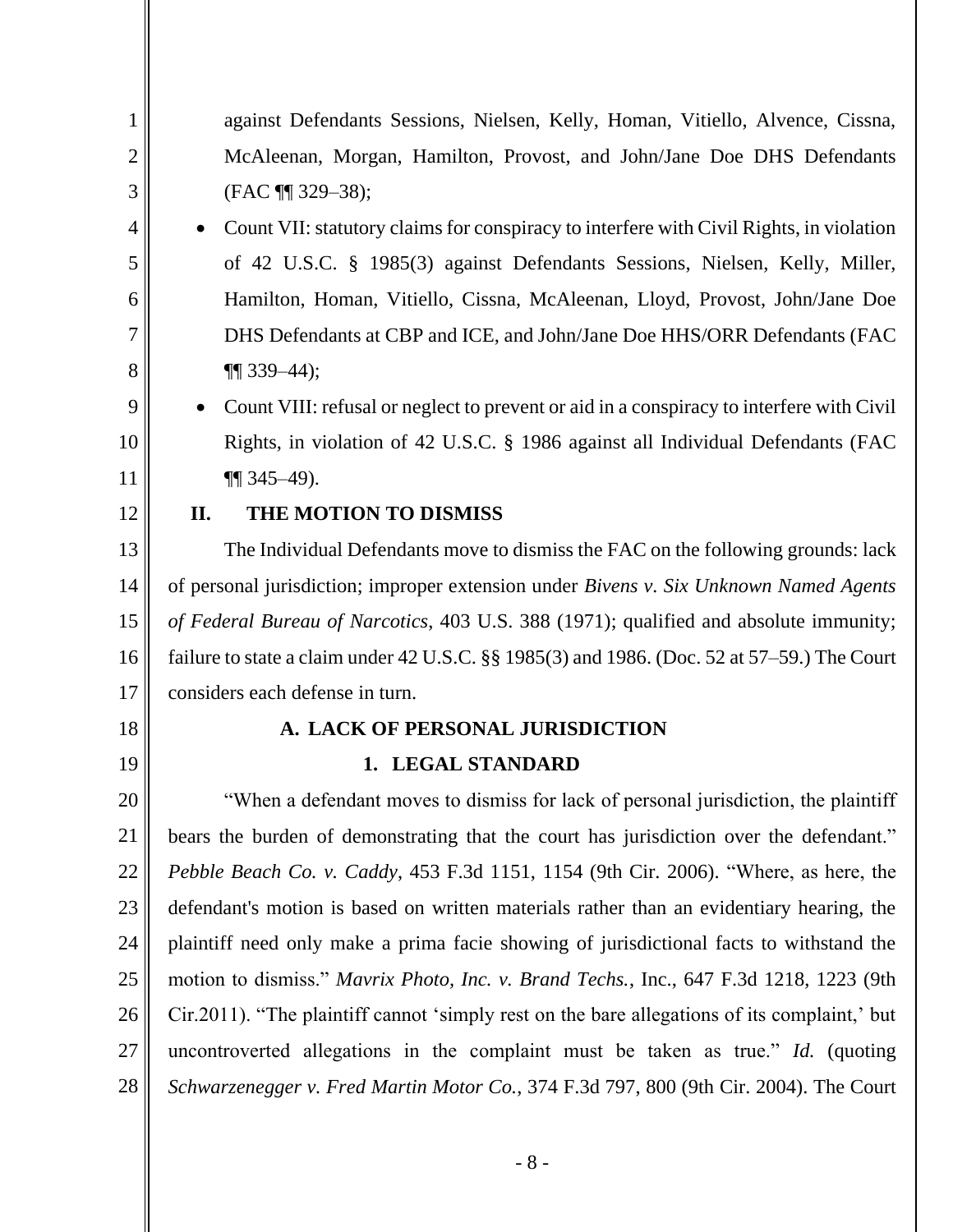may not assume the truth of allegations in a pleading that are contradicted by an affidavit, but factual disputes are resolved in Plaintiff's favor. *Id.* (quoting *Data Disc, Inc. v. Sys. Tech. Assocs., Inc.*, 557 F.2d 1280, 1284 (9th Cir.1977)). If the plaintiff survives the motion to dismiss, the plaintiff still must prove the jurisdictional facts by a preponderance of the evidence at a preliminary hearing or at trial. *Data Disc*, 557 F.2d at 1285 n. 2.

6 7 8 9 10 12 13 Federal courts ordinarily follow state law in determining the bounds of their jurisdiction over persons. *Daimler AG v. Bauman*, 571 U.S. 117, 125 (2014). Arizona has authorized its courts to exercise personal jurisdiction to the maximum extent permitted by the Due Process Clause of the Constitution. *See* Ariz. R. Civ. P. 4.2(a). Under the Due Process Clause, a federal district court may exercise jurisdiction over a person who is not physically present within the territorial jurisdiction of the court. *See Walden v. Fiore*, 571 U.S. 277, 283 (2014). The nonresident generally must have certain minimum contacts with the forum so that the maintenance of the suit does not offend traditional notions of fair play and substantial justice. *Int'l Shoe Co. v. Washington*, 326 U.S. 310, 316 (1945).

15 16 17 18 19 A nonresident's contacts with the forum may allow a district court to exercise either general or specific personal jurisdiction. *In re W. States Wholesale Natural Gas Antitrust Litig.*, 715 F.3d 716, 741 (9th Cir. 2013), *cert. granted sub nom. Oneok, Inc. v. Learjet, Inc.*, 573 U.S. 957 (2014). In this case, Plaintiffs argue that this Court has specific personal jurisdiction over the individual defendants based on their intentionally tortious conduct.<sup>11</sup>

20 21 22 23 24 25 The Ninth Circuit uses a three-part test to analyze whether a party's "minimum contacts" satisfy due process for the exercise of specific jurisdiction. *In re Antitrust Litig.*, 715 F.3d at 741–42. Under this three-part test, specific jurisdiction exists only if: (1) the defendant purposefully availed himself of the privileges of conducting activities in the forum, thereby invoking the benefits and protections of its laws, or purposely directed conduct at the forum that had effects in the forum; (2) the claim arises out of the defendant's

26

1

2

3

4

5

11

14

27

<sup>&</sup>lt;sup>11</sup> Plaintiffs do not argue that general jurisdiction exists here and purport to preserve any argument regarding general jurisdiction "should discovery show that any [individual] Defendant resides in Arizona." (Doc. 54 at 23 n. 5.)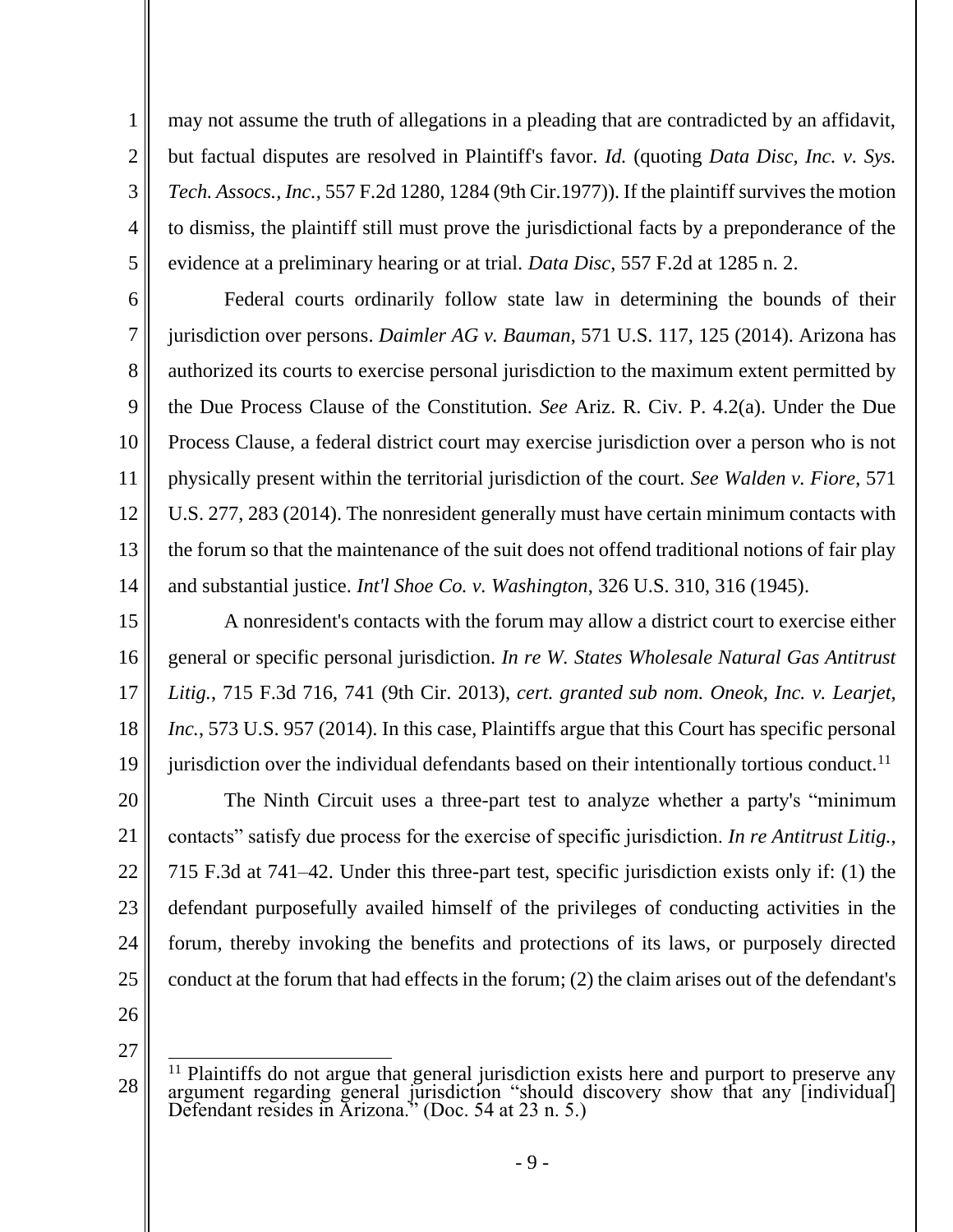forum-related activities; and (3) the exercise of jurisdiction comports with fair play and substantial justice, i.e., it is reasonable. *See id. citing Schwarzenegger*, 374 F.3d at 802.

### **a. Purposeful Direction**

6 7 12 13 14 15 16 17 18 19 20 21 In tort cases, the inquiry under the first part of the test—which is determinative in this case—is whether a defendant purposefully directed his activities at the forum state. *Yahoo! Inc. v. La Ligue Contre Le Racisme Et L'Antisemitisme*, 433 F.3d 1199, 1206 (9th Cir. 2006). The Ninth Circuit has the broadest effects test case law among the federal circuit courts, in part, due to its interpretation of *Calder v. Jones*, 465 U.S. 783 (1984) Under *Calder*, purposeful direction requires "the defendant allegedly have (1) committed an intentional act, (2) expressly aimed at the forum state, (3) causing harm that the defendant knows is likely to be suffered in the forum state." *Schwarzenegger*, 374 F.3d at 803 (internal quotations and citations omitted).<sup>12</sup> Such action does not need to be pervasive but does need to establish a direct link between the defendant and the forum state. *See Ibrahim v. Dep't of Homeland Sec.,* 538 F.3d 1250, 1253 (9th Cir. 2008) (finding personal jurisdiction in California over a defendant, an employee of the Transportation Security Administration living and working in Washington, D.C., because he directly instructed San Francisco police via phone call to prevent the plaintiff from boarding her flight, detain her for questioning, and call the FBI); *Soler v. Cty. of San Diego*, 762 F. App'x 383, 385 (9th Cir. 2019) (exercising personal jurisdiction in California over two Arkansas Department of Corrections employees because they "specifically requested that California officials arrest and detain" the plaintiff).

22

23 24 25 26 27 In *Walden*, the Supreme Court considered whether the standard adopted in *Schwarzenegger* applies to intentional conduct by an individual acting outside the forum state. *See Walden*, 571 U.S. 277. Plaintiffs were traveling from Puerto Rico through Atlanta and transporting \$97,000 in cash to Nevada. *Id.* at 280. Defendant Walden, a municipal officer deputized as a DEA agent at Atlanta's airport, seized plaintiffs' cash. *Id.* at 279. Plaintiffs alleged that they clearly conveyed to defendant that they were flying to and

<sup>28</sup>

<sup>&</sup>lt;sup>12</sup> Schwarzenegger notes that purposeful direction test is more appropriate to tort cases but the purposeful availment test is most often used in contract suits. 374 F.3d at 802.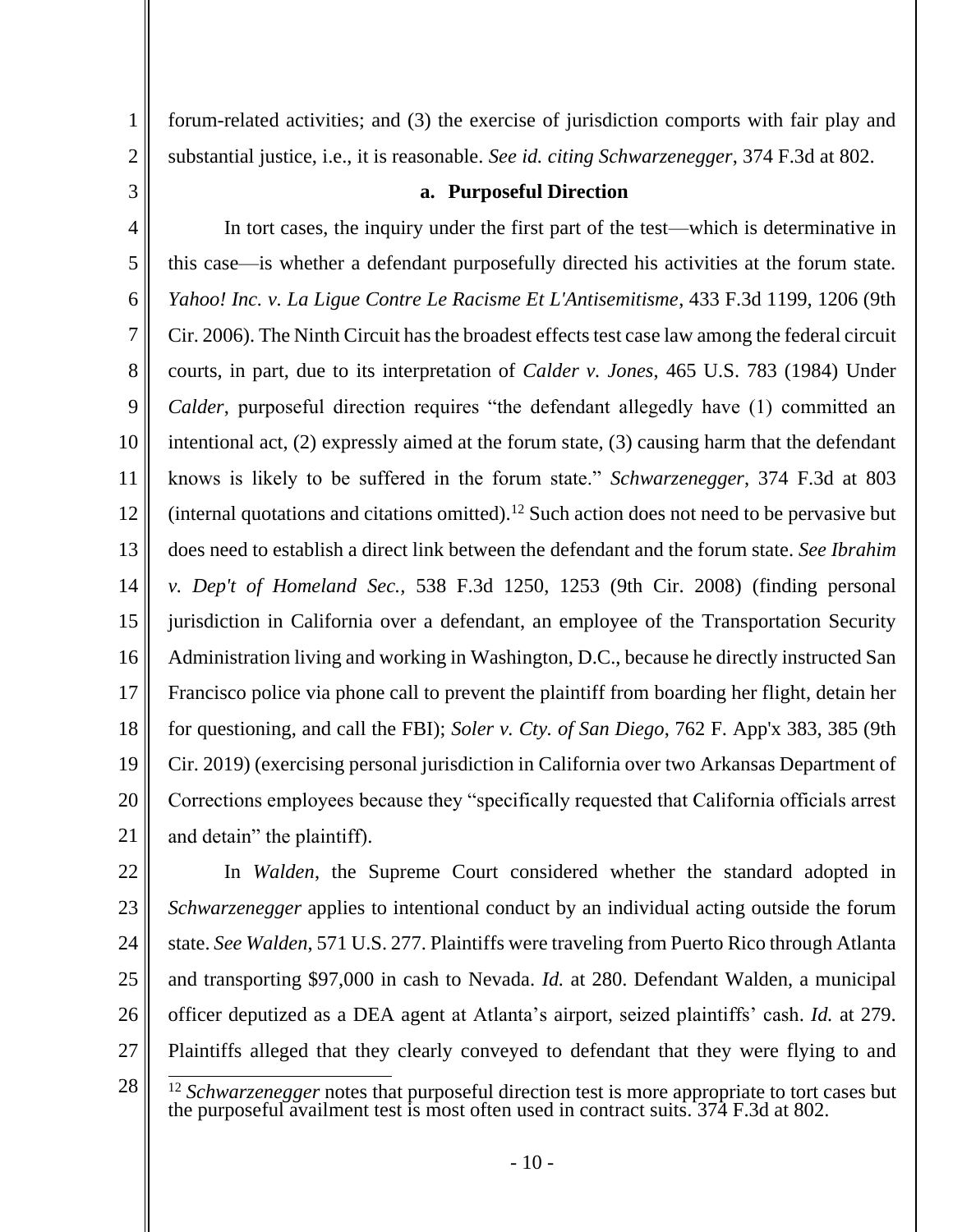1 2 3 4 5 6 7 8 9 10 11 12 13 14 15 16 17 18 19 20 21 22 23 24 resided in Nevada. *Id.* at 280. The plaintiffs further alleged that defendant provided a false probable cause affidavit to assist in bringing a forfeiture action to obtain the funds. *Id.* at 280–81. Defendant challenged the District Court of Nevada's personal jurisdiction and the district court granted defendant's motion to dismiss. *Id.* at 281. On appeal, the Ninth Circuit reversed the district court, and after analyzing each of the prongs of the *Schwarzenegger* test, held that Nevada could exercise personal jurisdiction over defendant for that specific case. *See Fiore v. Walden*, 657 F.3d 838, 848–54 (9th Cir. 2011). The Ninth Circuit determined that the express aiming prong had been satisfied: "Walden expressly aimed his actions [in Atlanta] at people and property he knew from the outset were not local." *Id.* at 850. The Supreme Court accepted review and rejected the Ninth Circuit's reasoning that the defendants' "knowledge of [the plaintiffs'] strong forum connections," plus the "foreseeable harm" the plaintiffs suffered in the forum, satisfied the minimum contacts inquiry. *Walden*, 571 U.S. 289 (internal quotations omitted). The Court noted defendant "never traveled to, conducted activities within, contacted anyone in, or sent anything or anyone to Nevada." *Id.* Moreover, the Court rejected the Ninth Circuit's approach in *Walden* because it "impermissibly allow[ed] a plaintiff's contacts with the defendant and forum to drive the jurisdictional analysis." *Id.* ("Petitioner's actions in Georgia did not create sufficient contacts with Nevada simply because he allegedly directed his conduct at plaintiffs whom he knew had Nevada connections.") Thus, "[t]he proper question is not where the plaintiff experienced a particular injury or effect but whether the defendant's conduct connects him to the forum in a meaningful way." *Id.* at 290. In sum, the intentional act must be personally directed at the forum state. *See id.* at 284 *citing Burger King*, 471 U.S. at 475 ("[T]he relationship must arise out of contacts that the defendant *himself*' creates with the forum State.") (internal quotation omitted).

25 26

27

28

National policy implementation, oversight, and regulatory work do not constitute such personal and express aim at a forum state and are therefore insufficient to support a finding of personal jurisdiction. *See Doe v. Am. Nat. Red Cross*, 112 F.3d 1048, 1051 (9th Cir. 1997) ("There was no reason for D[efendent], a government employee working and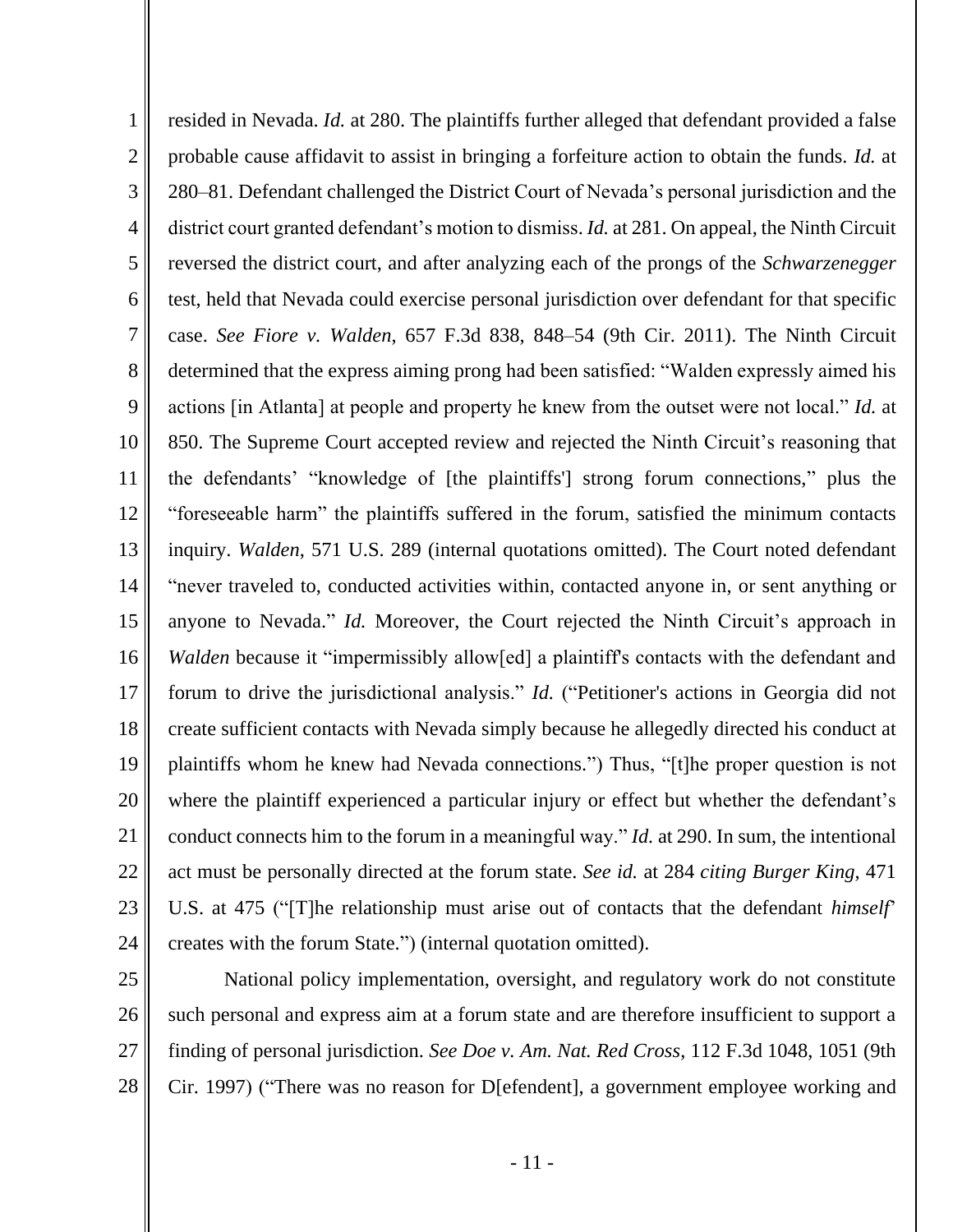1 2 3 4 5 6 7 8 9 10 11 12 13 14 15 16 living in the Washington, D.C. area, to believe that his role in the regulatory process would expose him to the power of the courts in Arizona."); *Oksner v. Blakey*, 347 F. App'x 290, 292 (9th Cir. 2009) (affirming district court's finding that it lacked jurisdiction over FAA administrators because "the mere fact that federal officials enforce federal laws and policies on a nationwide basis is not sufficient in and of itself to confer personal jurisdiction." *Oksner v. Blakey*, No. C 07-2273 SBA, 2007 WL 3238659, at \*9 (N.D. Cal. Oct. 31, 2007)); *see also Hill v. Pugh*, 75 F. App'x 715, 719 (10th Cir. 2003) ("It is not reasonable to suggest that federal prison officials may be hauled into court simply because they have regional and national supervisory responsibilities over facilities within a forum state."). As such, "personal jurisdiction cannot be based solely on a defendant's supervisory position, it must instead be shown that defendant 'personally took part in the activities giving rise to the action at issue.' " *Al-Kidd v. Gonzales*, No. CV:05-093-S-EJL, 2006 WL 5429570, at \*3 (D. Idaho Sept. 27, 2006), *aff'd in part, rev'd in part sub nom. al-Kidd v. Ashcroft*, 580 F.3d 949 (9th Cir. 2009), *rev'd and remanded*, 563 U.S. 731, 131 S. Ct. 2074, 179 L. Ed. 2d 1149 (2011), and *rev'd sub nom. Al-Kidd v. Ashcroft*, 653 F.3d 982 (9th Cir. 2011) (internal citations omitted).

17 18 19 20 21 22 23 24 25 *K.O. v. Sessions*, 436 F. Supp. 3d 442 (D. Mass. 2020), is similar to this case and illustrates this principle.<sup>13</sup> In  $K.O.$ , plaintiffs were all minor, non-United States citizen children who were forcibly separated from their parents in immigration detention facilities. *Id.* at 446. They brought suit in the United States District Court for the District of Massachusetts, through their parents, against high level government employees, including the former Attorney General, the Secretary of DHS, the White House Chief of Staff, and a Senior Advisor to the President, in their individual capacity. *Id* at 446-47. The Massachusetts long arm statute, Mass. Gen. L. ch. 223A § 3, permitted an exercise of personal jurisdiction to the fullest extent permitted by the Due Process Clause, and had

<sup>27</sup> 28 <sup>13</sup> The Massachusetts District Court did not find personal jurisdiction and transferred the case to the District Court for the District of Columbia ("D.C."). *K.O. v. Sessions*, 436 F. Supp. 3d at 454. The D.C. District Court reviewed the allegations and granted the individual defendants' motion to dismiss. *K.O. v. U.S. Immigr. & Customs Enf't*, 468 F. Supp. 3d 350, 358-59 (D.D.C. 2020).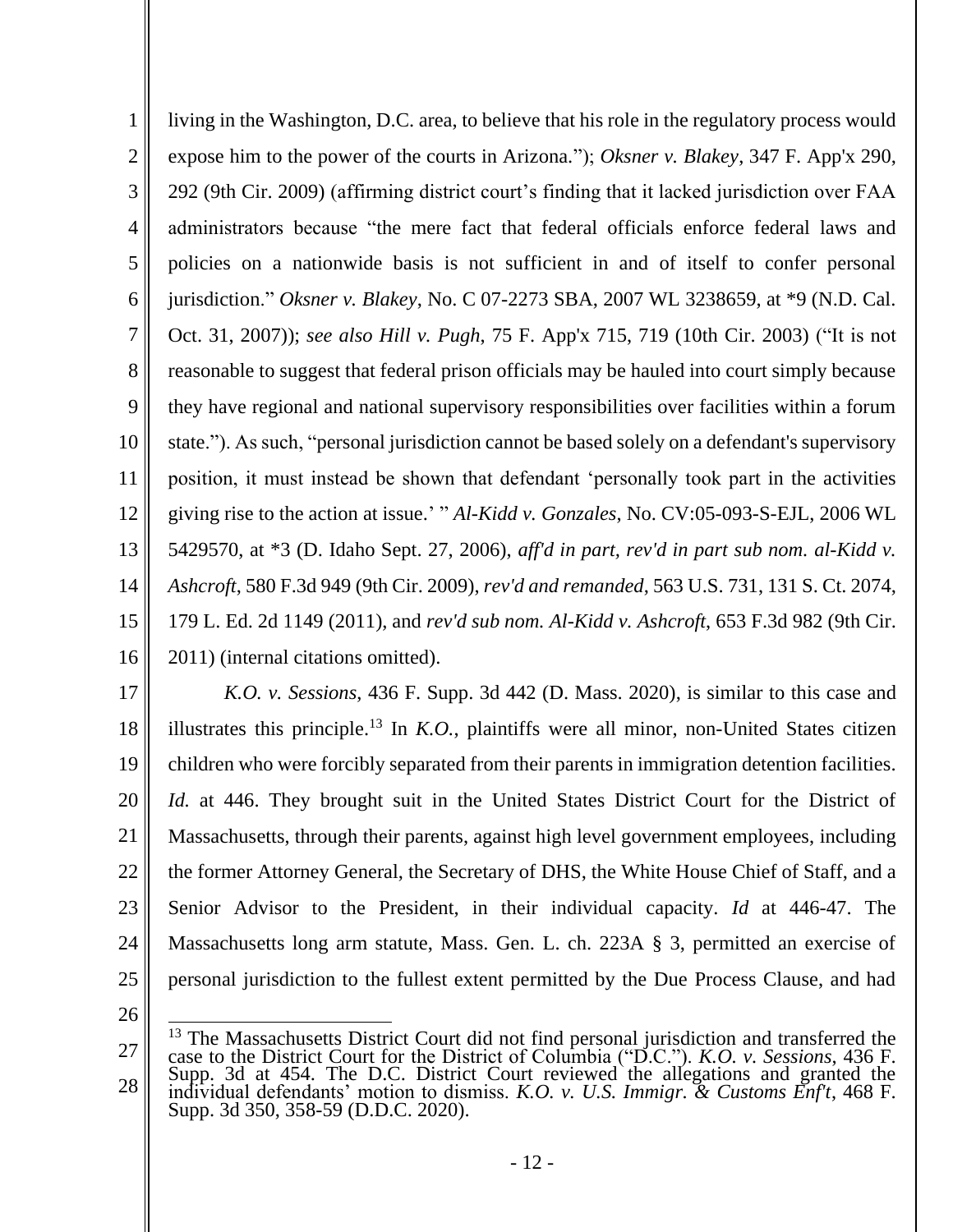1 2 3 4 5 6 7 8 9 similar requirements to those discussed above, including purposeful contact with the state.<sup>14</sup> *See id.* at 448-49. The court found that Plaintiffs "failed to point to any deliberate actions directed by any Defendant toward Massachusetts other than a few phone calls to E.O. [one of the plaintiffs] and other correspondence from unidentified personnel with E.O. regarding the status of his children, and the travel of unidentified federal personnel from Michigan to Massachusetts to deliver E.O. Jr. and K.O. to E.O." 436 F. Supp. 3d at 451. The alleged contacts with the state "for the most part were not engaged in by the Defendants themselves." *Id.* As such, the court found that it lacked personal jurisdiction over the individual defendants. *Id.* 

10 11 12 13 14 15 16 Moreover, "the Ninth Circuit has not adopted a conspiracy theory of personal jurisdiction, and district courts within the Ninth Circuit have also rejected it." *Hilsenrath v. Equity Trust (Jersey) Ltd.*, 2008 WL 728902 \*4 n. 5 (N.D.Cal. 2008). Importantly, other judges sitting on the District Court for the District of Arizona have rejected it. *Karsten Manufacturing Corp. v. United States Golf Ass'n*, 728 F.Supp. 1429, 1434 (D.Ariz.1990); *Stone v. Derosa*, No. CV 07-0680-PHXPGRCRP, 2009 WL 798930, at \*3 (D. Ariz. Mar. 25, 2009).

17

# **b. Defendants' Forum-Related Activities**

18 19 20 21 22 23 24 25 The second prong of the specific jurisdiction inquiry requires that the claim arises out of the defendant's forum-related activities. The Ninth Circuit has adopted a "but for" standard which requires a "nexus between the cause of action and the defendant's activities in the forum*." Shute v. Carnival Cruise Lines*, 897 F.2d 377, 385 (9th Cir. 1990), *rev'd sub nom*. *on other grounds Carnival Cruise Lines, Inc. v. Shute*, 499 U.S. 585 (1991). The nexus must be such that the cause of action would not have arisen without the contact between the defendant and forum state. *Terracom v. Valley Nat. Bank*, 49 F.3d 555, 561 (9th Cir. 1995).

<sup>27</sup> 28 <sup>14</sup> To exercise specific jurisdiction, Massachusetts required "'purposeful availment' which focuses on whether the Defendants had voluntary contacts with Massachusetts—the contacts must be deliberate and 'proximately result from the actions of the defendant himself' and 'must be of a nature that the defendant could reasonably anticipate being hailed into court' in Massachusetts." *K.O*, 436 F. Supp. 3d at 451.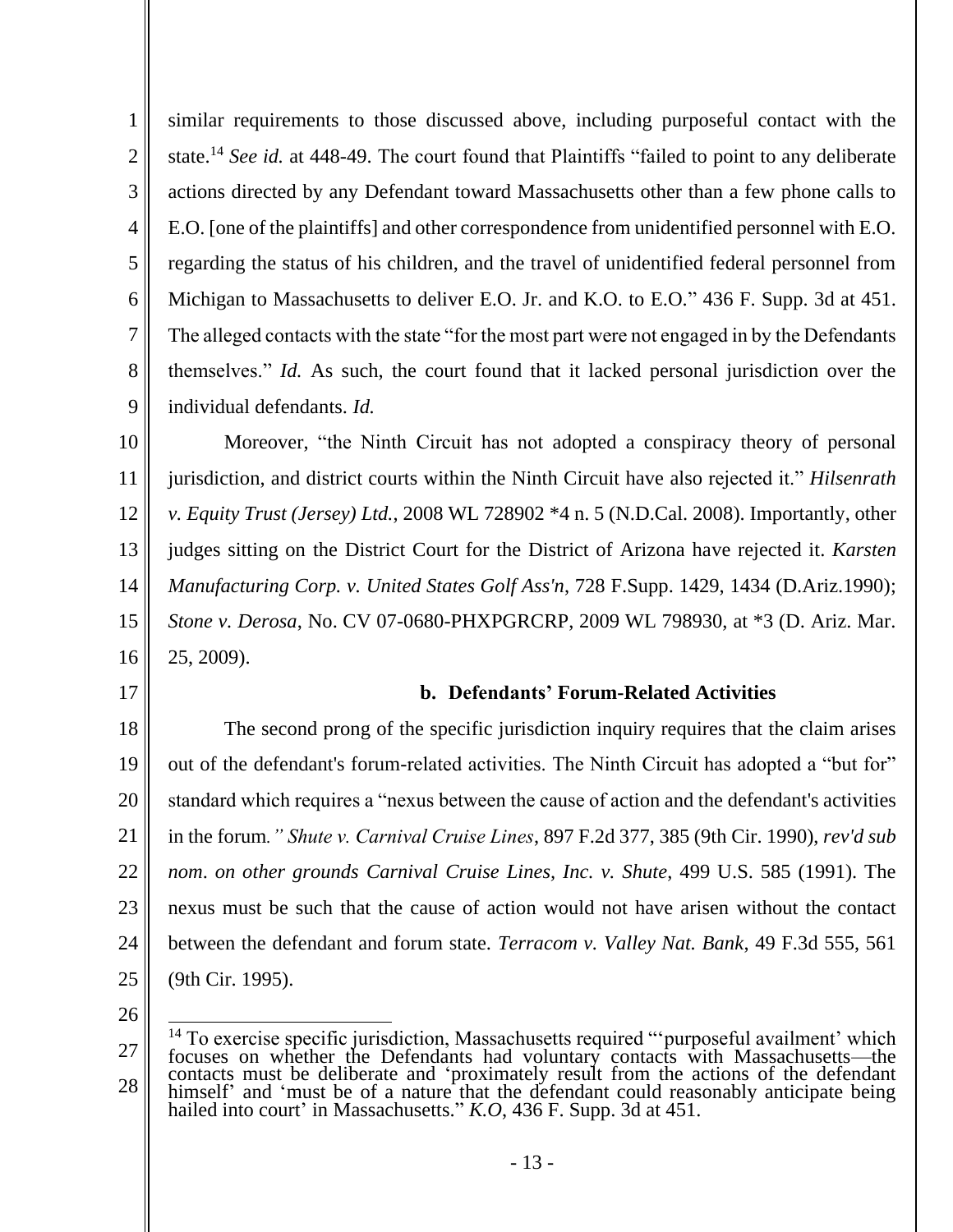| 1              | c. Fair Play and Substantial Justice                                                                                              |
|----------------|-----------------------------------------------------------------------------------------------------------------------------------|
| $\overline{2}$ | The final prong, that the exercise of jurisdiction comports with fair play and                                                    |
| 3              | substantial justice, is a reasonableness standard. Once a plaintiff has made a sufficient                                         |
| 4              | showing on the first two prongs, the burden shifts to the defendant to make a compelling                                          |
| 5              | case that jurisdiction would be unreasonable. Burger King Corp. v. Rudzewicz, 471 U.S.                                            |
| 6              | 462, 476 (1985). In considering reasonableness, seven factors are weighed:                                                        |
| $\overline{7}$ | (1) the extent of the defendants' purposeful interjection into the                                                                |
| 8              | forum state's affairs; (2) the burden on the defendant of                                                                         |
| 9              | defending in the forum; (3) the extent of conflict with the<br>sovereignty of the defendants' state; (4) the forum state's        |
| 10             | interest in adjudicating the dispute; (5) the most efficient<br>judicial resolution of the controversy; (6) the importance of the |
| 11             | forum to the plaintiff's interest in convenient and effective                                                                     |
| 12             | relief; and (7) the existence of an alternative forum.                                                                            |
| 13             | Ins. Co. of N. Am. v. Marina Salina Cruz, 649 F.2d 1266, 1270 (9th Cir. 1981). These                                              |
| 14             | reasonableness factors may suggest that jurisdiction is proper where minimum contacts are                                         |
| 15             | otherwise insufficient, but the opposite is not true. Burger King, 471 U.S. at 477-488.                                           |
| 16             | 2. ANALYSIS                                                                                                                       |
| 17             | Plaintiffs contend that they have met their burden of demonstrating that the Court                                                |
| 18             | has jurisdiction over the Individual Defendants. Specifically, Plaintiffs allege Individual                                       |
| 19             | Defendants "purposefully directed tortious conduct at Arizona" and that "contacts of in-                                          |
| $20\,$         | state agents and co-conspirators may be imputed to all Defendants." (Doc. 54 at 22.) The                                          |
| 21             | Individual Defendants counter that none of the allegations meet the standard because they                                         |
| 22             | did not actively nor personally direct any actions toward Arizona. (See generally Doc. 60                                         |
| 23             | at $4-11.$ )                                                                                                                      |
| 24             | a. Purposeful Direction                                                                                                           |
| 25             | Under the <i>Calder</i> test, the Individual Defendants must have committed an                                                    |
| 26             | intentional act expressly aimed at the forum state. The FAC's allegations largely fall within                                     |
| 27             | four categories: (1) harm caused by the child-separation policies and felt in Arizona; (2)                                        |
| 28             | the Defendants' policy enforcement functions; (3) actions imputed via conspiracy to the                                           |
|                |                                                                                                                                   |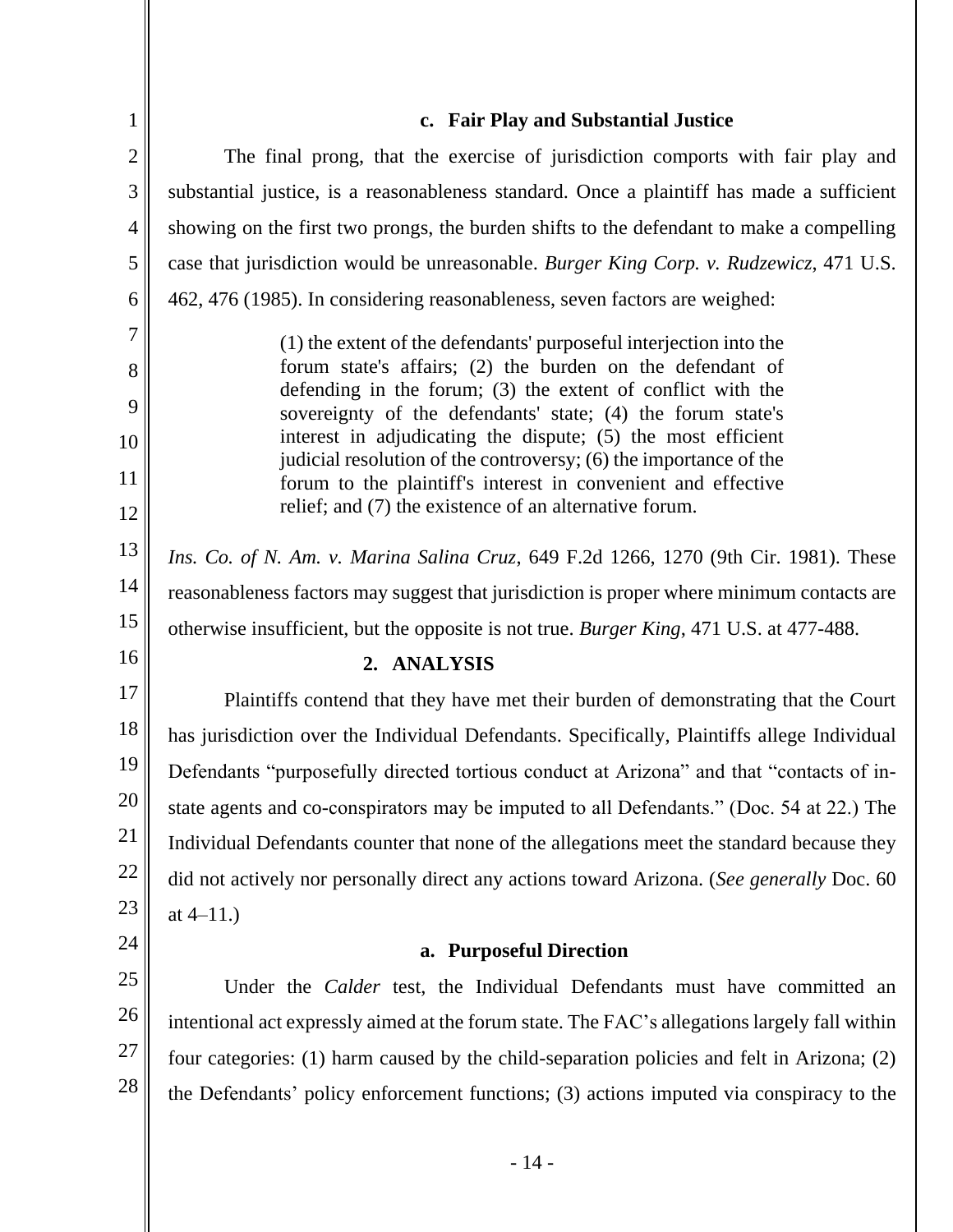Defendants; and (4) limited-but-direct contact with Arizona.

2 3 4 5 6 7 8 9 10 11 12 13 14 15 16 17 18 19 20 21 22 23 The first category largely includes allegations pertaining to the administrative tasks necessary to plan the family separations. Specifically, the FAC alleges the Defendants wrote a memorandum describing the separation plan, edited the memorandum, held meetings to discuss the plan, and directed John and Jane Doe Defendants to separate families at the southern border. (Doc. 54 at 24-25; Doc. 41 at 36-37.) These actions targeted "the southern border, *including* Arizona." (*See e.g.* Doc. 54 at 24-25; Doc. 41 at 36-37. (emphasis added)). Plaintiffs contend that this last action—directing agents to separate families in states, including Arizona—satisfies the purposeful direction test and liken the action to that taken in *Ibrahim* and *Soler*. This comparison is misplaced. In *Ibrahim* and *Soler*, the out-of-state defendants each made a direct command to a specific actor in the forum state to take a specific action against a specific plaintiff. Here, there is no such directive alleged to have been given to a specific state actor by an Individual Defendant. The FAC states that direction to separate families came "[t]hrough these meetings and other directives in early 2018." This is different than the direct commands in *Ibrahim* and *Soler*. *See Ibrahim*, 538 F.3d at 1253 (exercising personal jurisdiction over Defendant, an employee of the Transportation Security Administration living and working in D.C., because he directly instructed San Francisco police via phone call to detain the plaintiff); *Soler*, 762 F. App'x at 385 (exercising personal jurisdiction over two Defendants, employees of the Arkansas Department of Corrections, because they "specifically requested that California officials arrest and detain" the plaintiff). The FAC does not allege the Individual Defendants personally separated parents and children or directed line-level employees regarding how to carry out the family separation policy.

24

25

26

1

The Court is persuaded by the Massachusetts District Court's holding in the *K.O.*  case. Thirteen of the fifteen Individual Defendants are named in the *K.O.* complaint; each is sued in their individual capacity for actions relating to familial separations.<sup>15</sup> The

<sup>27</sup> 28 <sup>15</sup> Jefferson Beauregard Sessions III- Attorney General of the United States (Doc. 41 at 8); Complaint at 5, *K.O.*, 436 F. Supp. 3d 442 (D. Mass. 2020) [hereinafter *K.O.* Complaint]. Gene Hamilton- Counselor to the Attorney General (Doc. 41 at 8)); *K.O.* Complaint at 6. John F. Kelly- White House Chief of Staff and former Secretary of DHS (Doc. 41 at 9);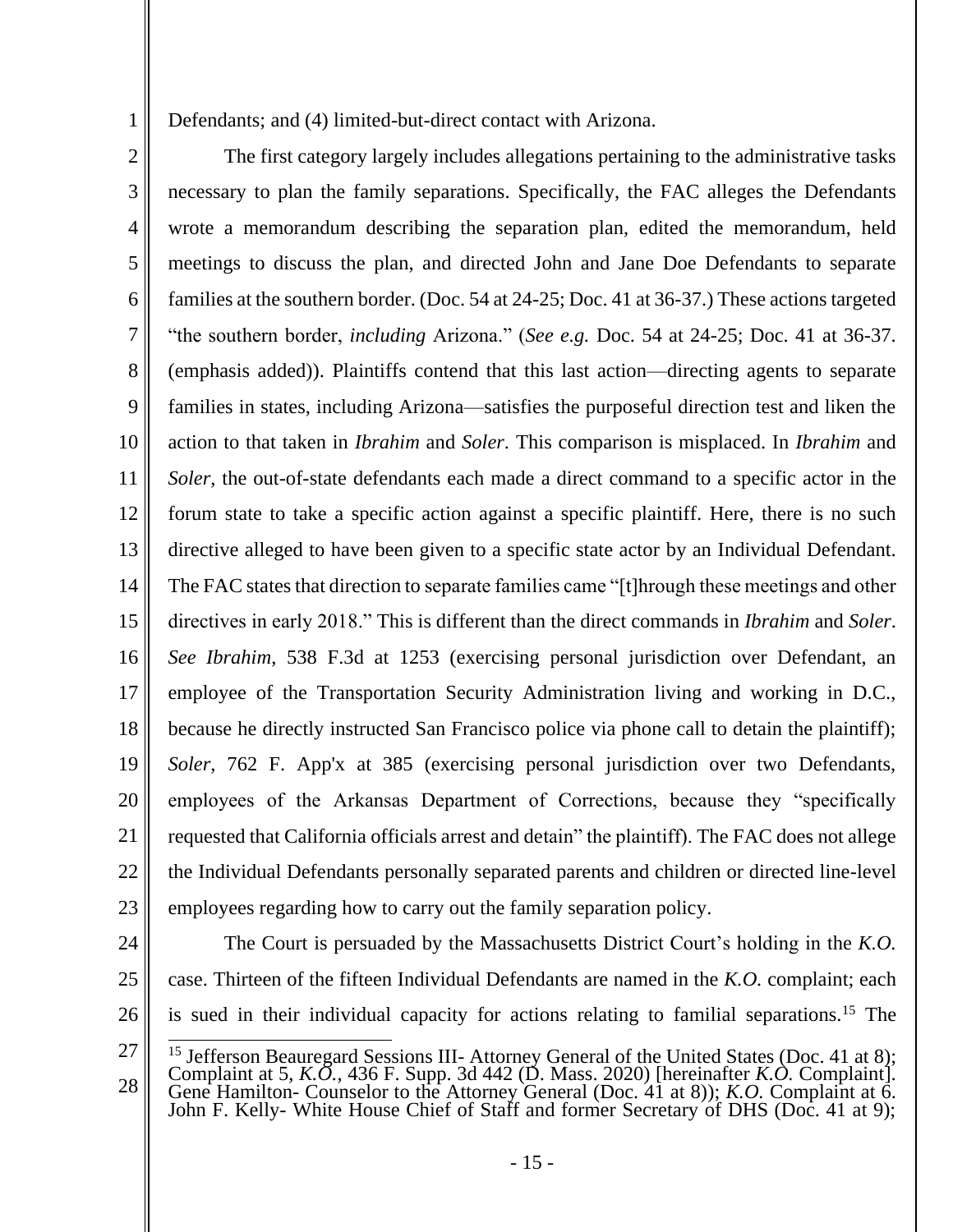1 2 3 4 5 6 7 8 9 10 11 Massachusetts long arm statute and personal jurisdiction requirements are nearly identical to the Arizona standard. Further the *K.O.* complaint, when evaluated by the D.C. District Court, primarily asserted that the individual defendants "instituted a widespread practice of separating migrant children from their parents" which was in place prior to a formal announcement of a zero-tolerance policy, intended "to deter immigration to the United States by instilling fear in migrants," and the implementation of the separation policy was targeted based upon migrants' race or national origin. *K.O.*, 468 F. Supp. 3d at 358-59. The plaintiffs in both cases allege the defendants instituted the practice of familial separation to discourage Central American immigrants from entering the United States and targeted families based upon race or national origin. *K.O.*, 468 F. Supp. at 358-59; Doc. 41 at 30, 58.

12 13 14 15 16 17 18 19 20 21 22 Here, the alleged actions involved policymaking decisions generally applicable to border states, including Arizona. *See* Doc. 41 at 30 (discussions about implementing the separation policy generally rather than discussions to target Arizona); *id.* at 32-33 (alleging a pilot separation program but not in Arizona); *id.* at 34-36 (discussion and drafting of the memorandum detailing border-wide separations); *id.* at 37-39 (implementation of criminal prosecution for illegal entry pursuant to the zero-tolerance policy); *id.* at 40 (imposition of and indifference to the conditions of confinement and allegations of mockery at a detention facility—notably, not alleged to be an Arizona facility); *id.* at 42 (failure to direct staff to facilitate communication between parents and children generally); *id.* at 43 (unnamed John and Jane Doe Defendants alleged to broadly make misrepresentations to parents); *id.* at 44- 45 (failure to prepare for the influx of unaccompanied children). Ultimately, however, none

<sup>24</sup> 25 26 27 28 *K.O.* Complaint at 5-6. Stephen Miller- Senior Advisor to the President (Doc. 41 at 9); *K.O.*  Complaint at 6. Kirstjen Nielsen- Secretary of DHS (Doc 41 at 9); *K.O.* Complaint at 5. Kevin K. McAleenan- Acting Secretary of DHS (Doc. 41 at 10); *K.O.* Complaint at 7. Thomas Homan- Acting Director of ICE (Doc. 41 at 10); *K.O.* Complaint at 6. Ronald D. Vitiello- Acting Director of ICE (Doc. 41 at 10); *K.O.* Complaint at 6. L. Francis Cissna-Director of USCIS (Doc. 41 at 11); *K.O.* Complaint at 7. John/Jane Doe DHS Defendantsemployees of DHS and component agencies including CBP, and ICE (Doc. 41 at 11); *K.O.*  Complaint at 7-8. Alex Azar- Secretary of the Department of Health and Human Services (Doc. 41 at 12); *K.O.* Complaint at 7. E. Scott Lloyd- Director of ORR (Doc. 41 at 12); *K.O.* Complaint at 7. John/Jane Does- HHS/OOR employees (Doc. 41 at 12); *K.O.*  Complaint at 8.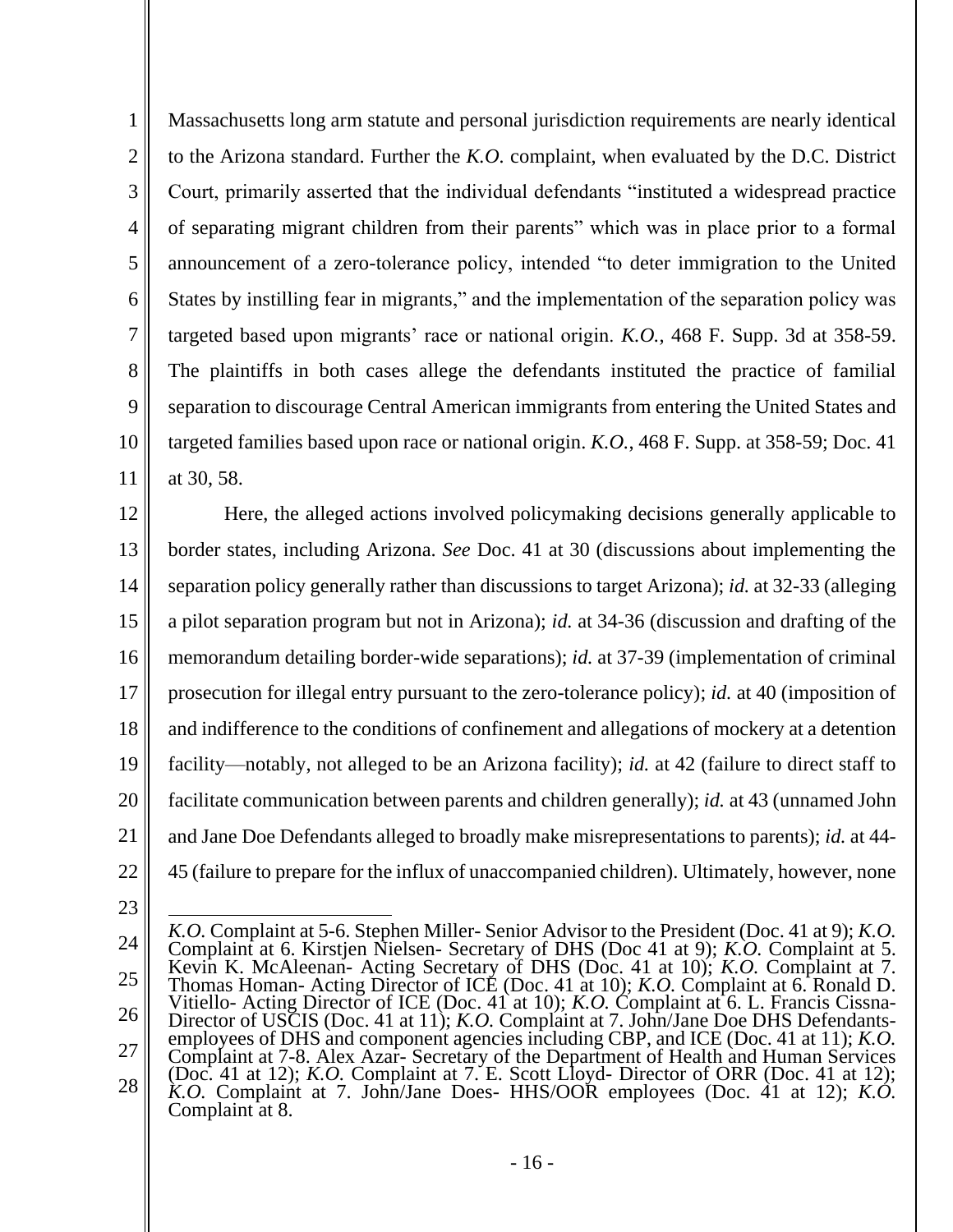of the Individual Defendants are alleged to have implemented or carried out these national policies on the ground in Arizona.

3

1

2

4 5 6 7 8 9 10 11 12 13 14 15 16 Further, the Individual Defendants were making national immigration policy. Plaintiffs seem to take great care to avoid calling the familial separations a 'policy.' (*See e.g.* Doc. 54 at 27 (calling the policy a "geographically targeted effort"); *id.* at 29 ("conduct directing that immigrant families be separated at the border"); Doc. 41 at 37 ("'zero tolerance' directive"); Doc. 41 at 39 ("following …approval of the 2018 Family Separating Memo" rather than following the policy).) However, avoiding the word 'policy' does not mean the Individual Defendants were not making national immigration policy. *See infra* Part II.B.2.a.ii (characterizing claims as a challenge to federal policy). The Individual Defendants drafted and edited policy memoranda, participated in policy discussions, and directed other agencies to implement policy. Even if the above allegations could be construed to directly target Arizona, the express aim prong fails because the alleged acts implicate national policymaking. Like the defendant in *Doe v. Am. Nat. Red Cross*, the Individual Defendants here were government employees working and living in the Washington D.C. area who were making national policy decisions. *See* 112 F.3d at 1051.

17 18 19 20 21 22 23 24 25 26 27 28 Plaintiffs rely on *Oksner* to argue that because the policy was geographically targeted to the southern border, the policy exception cannot apply. (Doc. 54 at 27.) Plaintiffs are correct that the court in *Oksner* did not have personal jurisdiction because the defendants there were implementing a nationwide regulation. However, the court's decision did not turn on whether the policy was nationwide or regional. Rather, the *Oksner* court noted that the FAA's enforcement of the Age 60 Rule<sup>16</sup> did not confer personal jurisdiction over the federal agency officials because "if a federal agency head could be sued personally in any district for merely performing official duties the minimum contacts requirement would be rendered meaningless." *Oksner v. Blakey*, No. C 07-2273 SBA, 2007 WL 3238659, at \*9 (N.D. Cal. Oct. 31, 2007), aff'd, 347 F. App'x 290 (9th Cir. 2009) (internal citations omitted; cleaned up). Although, the family separations were focused on

<sup>&</sup>lt;sup>16</sup> The Age 60 Rule prevents individuals aged 60 and over from serving as a pilot on large commercial aircraft.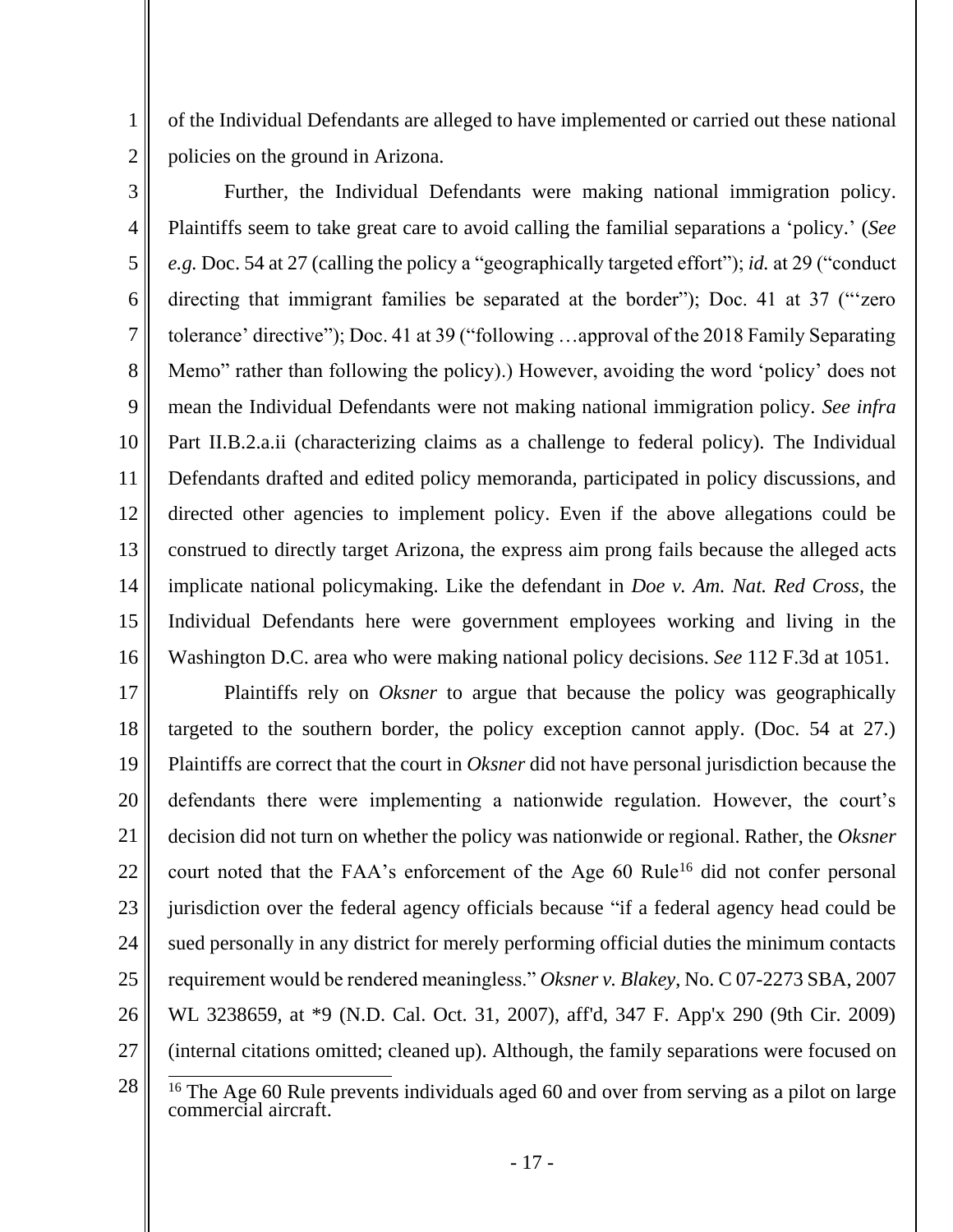the southern border states, including Arizona, the FAC demonstrates that the care and custody of minor children occurred in states at and apart from the southern border, such as New York and Florida. More generally, the immigration policy at issue here affected the entire country because immigrants and asylum seekers who cross the southern border eventually move on to other states and reside throughout the county.

1

2

3

4

5

6 7 8 9 10 11 Ultimately, Plaintiffs allege two specific actions directed at Arizona. First, the Plaintiffs argue that "[m]ultiple Defendants, including Sessions and Nielsen, traveled to Arizona in connection with these matters." As Defendants point out, this allegation is not included in the complaint and Plaintiffs cannot amend their pleading through an opposition brief. *See Schneider v. California Dep't of Corr.*, 151 F.3d 1194, 1197 n. 1 (9th Cir. 1998). Nonetheless, the argument lacks merit.<sup>17</sup>

12 13 14 15 16 17 18 Second, plaintiffs assert that the "HHS/ORR Defendants, including Lloyd, rushed to license more Arizona facilities to house the growing number of tender age children." (Doc. 41 at 48.) The FAC lists Alex Azar, Margaret Wynne, E. Scott Lloyd, John/Jane Doe as the HHS/OOR Defendants and defines "tender age" as 12 years old and under (Doc. 41 at 12, 45.) These were contacts in which the HHS/ORR Defendants availed themselves of the benefits and protections of Arizona's laws. Therefore, this allegation is sufficient to satisfy the purposeful direction prong of the *Calder* test, but only for the HHS/ORR

<sup>19</sup> 20 21 22 23 24 25 26 27 28  $17$  The Court notes, that even if this allegation were in the FAC, it would not satisfy the requirements of specific jurisdiction. First, it is doubtful whether these visits would satisfy the purposeful direction test because there were no direct actions taken toward Arizona or agents in Arizona. Rather, as demonstrated by Plaintiffs' citation to media coverage, these were visits to publicly discuss the new administration's immigration policy. CBS NEWS, *Attorney General Jeff Sessions speaks at U.S.-Mexico Border*, YOUTUBE at 2:30 (Apr. 11, 2017), youtube.com/watch?v=NEN5u3HZHj4 ("Under the President's leadership and through his Executive Orders, we will secure this border and bring the full weight of both the immigration courts and federal criminal enforcement to combat this attack on our national security and sovereignty."); FOX BUSINESS*, DHS Secretary Nielson visits the Yuma Border Patrol Station*, YOUTUBE at 2:14 (Apr. 4, 2019), youtube.com/watch?v=5UqN0zlsQFM ("We are now really at a point where this is not just a security and humanitarian crisis but really an emergency response."); ARIZONA PUBLIC MEDIA, *CBP Commissioner Visit*, YOUTUBE at 1:14 (June 29, 2018), youtube.com/watch?v=y--RrT3nV6Y ("What I'm here to see is what additional resources [border officers] need to be even more effective."). Second, even if these Arizona visits were sufficient to satisfy the *Calder* test, the specific jurisdiction inquiry would fail on the second prong—the Defendants' forum related activities—because the Ninth Circuit's "but for" test is not met since there is no showing that the Plaintiffs would not have suffered the claimed harms but for the Arizona visits. *See supra* Part II.A.1.B (detailing the standard).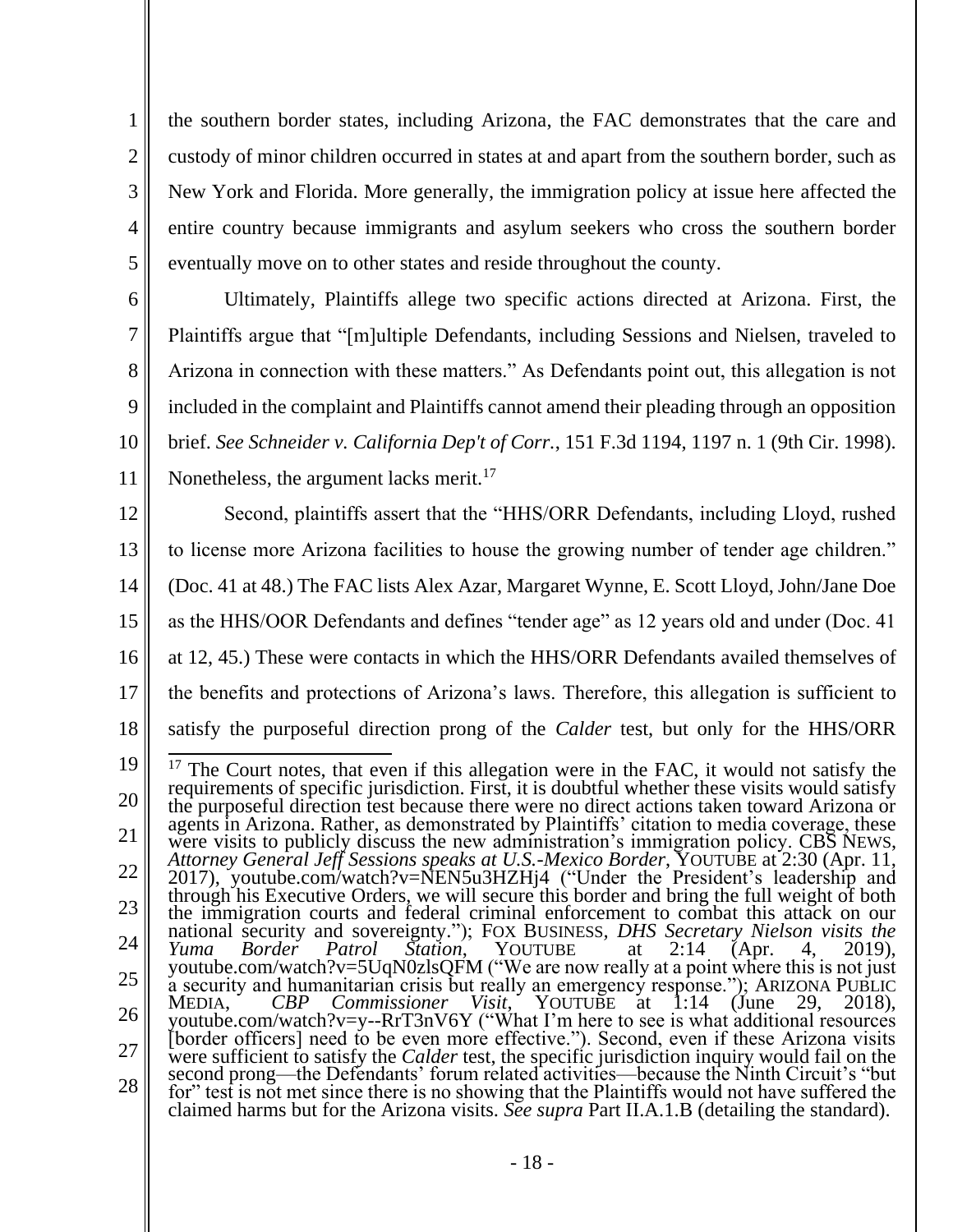1

Defendants.

2 3 4 5 6 7 8 9 10 11 12 13 14 15 16 17 18 19 20 21 22 23 Plaintiffs state that the Court should impute these contacts to all Defendants and "co-conspirators." (Doc.54 at 27.) But the cases Plaintiffs cite for this proposition involve a direct link between the out-of-state defendant and an in-state agent or actor. *See Ochoa v. J.B. Martin & Sons Farms, Inc.*, 287 F.3d 1182, 1186, 1190 (9th Cir. 2002) (exercising personal jurisdiction in Arizona over New York defendant who ordered a recruiter to find available farmworkers and dictated the recruiter's timing of such recruitment in Arizona and transportation from Arizona to New York); *Myers v. Bennett L. Offs.*, 238 F.3d 1068, 1071, 1073-74 (9th Cir. 2001) (exercising personal jurisdiction in Nevada over a Utah corporation with is principal place of business in Utah after an employee of the corporation improperly ordered a credit report, using the corporation's order forms, about Nevada residents); *Biliack v. Paul Revere Life Ins. Co.*, 265 F. Supp. 3d 1003, 1008-09 (D. Ariz. 2017) (exercising personal jurisdiction in Arizona over defendants living in Tennessee and Massachusetts employed by an insurance company where the defendants directly contacted plaintiff's Arizona doctors to influence them to support the denial of plaintiff's disability claims); *Stadt v. Univ. of Rochester*, 921 F. Supp. 1023, 1026 (W.D.N.Y. 1996) (exercising personal jurisdiction in New York over an out-of-state defendant where the defendant ordered medical staff to inject research participants with plutonium as part of a research study in New York). Without such a direct link or order, it cannot be said that the HHS/OOR Defendants were agents of the other Defendants. Thus, the HHS/OOR Defendants' contact with Arizona cannot be imputed to the remaining Individual Defendants. The Ninth Circuit has not adopted, and Arizona has rejected conspiracy theories of personal jurisdiction.

24

25 26 27 28 Since only the HHS/OOR Defendants licensing of Arizona facilities has met the first two prongs of the *Calder* test, only these allegations are evaluated under the third prong which requires that the defendant knows the harm is likely to be suffered in the forum state. *Schwarzenegger*, 374 F.3d at 803. Because the HHS/OOR Defendants licensed facilities in Arizona specifically to house tender aged children separated from their parents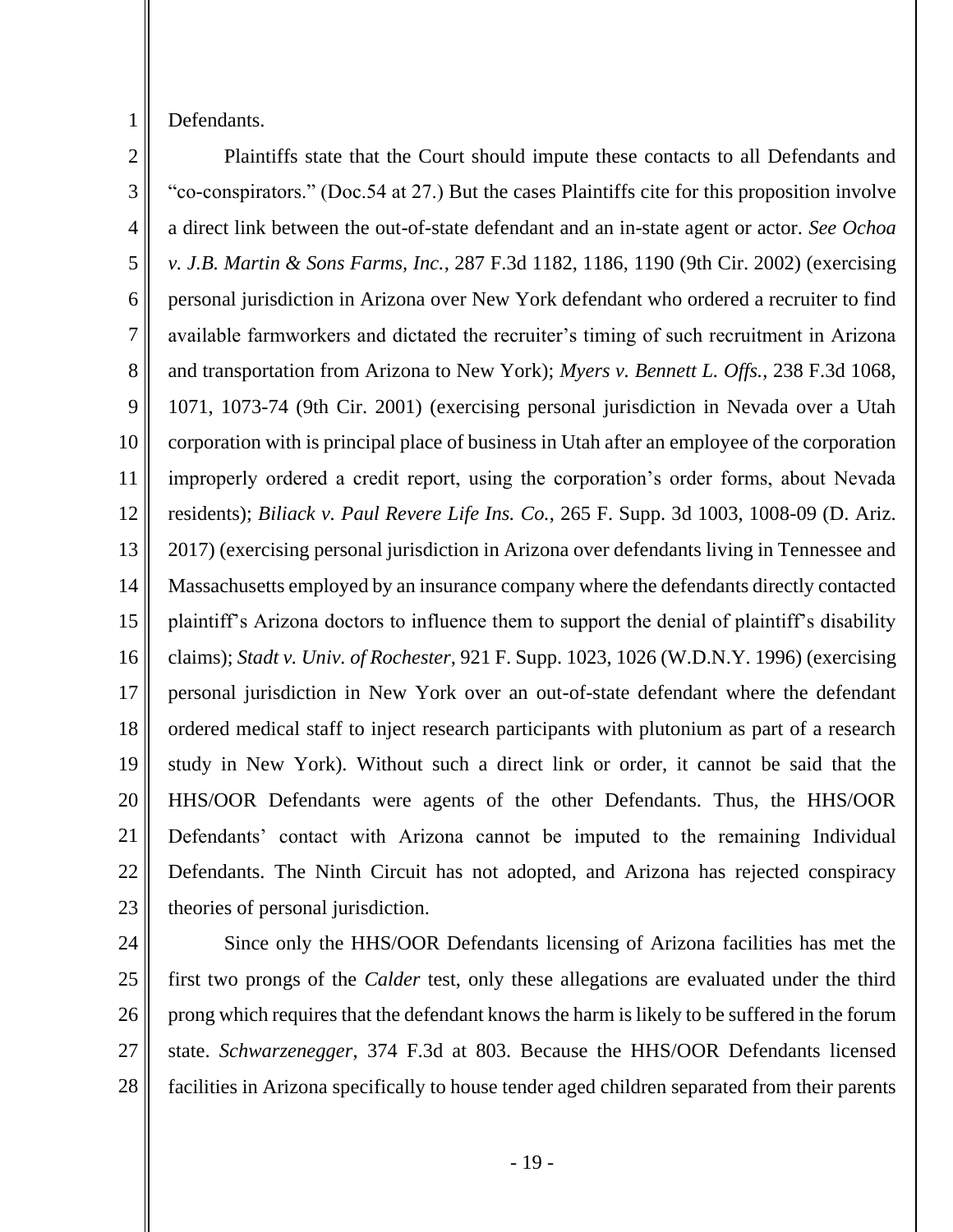at the border, it can be inferred that they were aware the harm would be suffered in Arizona. As a whole, only the HHS/OOR Defendants engaged in conduct that connected them to Arizona and this litigation in a meaningful way.

## **b. Defendants' Forum-Related Activities**

The HHS/OOR Defendants' forum-related activities, here, the licensing of tender age facilities in Arizona, must meet the Ninth Circuit's "but for" standard which requires a nexus between the licensing of these facilities and the harm alleged.

There are three ways that the licensing of extra tender age facilities fail but-for causation. First, one child, K.E.O.H., was not of tender age and so it cannot be said that her harm would not have occurred but for the extra tender age facilities licensed in Arizona. (Doc. 41 at 2 (K.E.O.H. was 13 years old at the time of separation).)

12 13 14 15 16 17 18 19 Second, most of the children who were of tender age were not detained long-term in Arizona. Therefore, the licensing and availability of extra tender age facilities did not cause their harm. (Doc. 41 at 2, 17-19 (J.A.H.I. and M.E.H.I. were 7 and 8 years old and spent four days in a CBP processing center near Eloy, Arizona before being moved to a shelter in Miami, Florida); *id.* at 4, 27 (B.L.S.P. was 3 years old at the time of separation and after two days was moved to New York before returning to Guatemala); *id.* at 3, 28 (A.E.P.F. was 6 years old and placed with a foster family in New York); Doc. 53 at 43 (indicating A.E.P.F. was apprehended and separated from his father in Texas.)

20 21 22 23 24 25 26 27 Finally, only one child, D.S.V.H. (aged 7), was housed in two Southwest Key tender age facilities in Arizona. (Doc. 41 at 2, 24-25, 48). However, there were already two tender age facilities in Arizona before the licensing of the new facilities. (Doc. 41 at 48.) There is no showing that D.S.V.H. would not have been separated from her father and housed at either of the two previously licensed facilities. And, as shown by the experience of the majority of the child Plaintiffs, children were often sent out of state to be housed in facilities rather than in Arizona. In other words, there is no showing that but for the extra Arizona tender age facilities, D.S.V.H. would not have been separated from her father.

28

1

2

3

4

5

6

7

8

9

10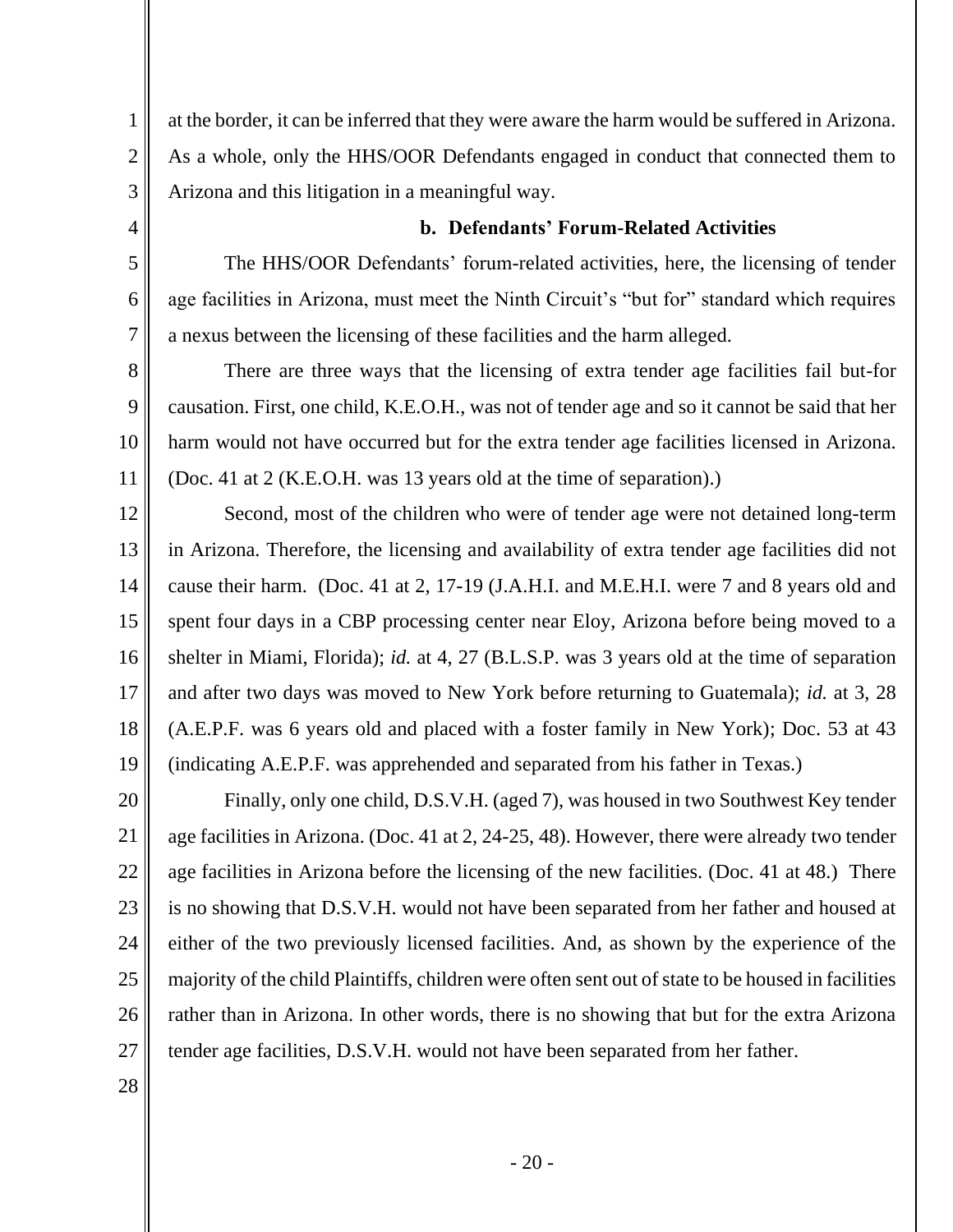1 2 3 4 5 6 7 8 9 10 11 12 13 14 15 16 17 18 19 20 21 22 23 24 25 26 27 28 **c. Fair Play and Substantial Justice** The third prong is only addressed after a plaintiff has made a sufficient showing on the first two prongs. *Burger King*, 471 U.S. at 476. That is not the case here. As such, the Court will not address the third prong. **3. LEAVE TO CONDUCT DISCOVERY** "A district court has discretion to permit or deny jurisdictional discovery." *Boschetto v. Hansing*, 539 F.3d 1011, 1020 (9th Cir. 2008). "Discovery may be appropriately granted where pertinent facts bearing on the question of jurisdiction are controverted or where a more satisfactory showing of the facts is necessary." *Id.* Jurisdictional discovery may be denied "[w]here a plaintiff's claim of personal jurisdiction appears to be both attenuated and based on bare allegations in the face of specific denials made by the defendants ...." *Pebble Beach Co. v. Caddy*, 453 F.3d 1151, 1160 (9th Cir. 2006) (quotation omitted). Here, Plaintiffs have asked for leave to conduct jurisdictional discovery to establish contact with the forum. (Doc. 54 at 25.) Jurisdictional discovery is unnecessary. Because the allegations in the FAC have failed to make a prima facie showing of purposeful direction and a "but for" connection between the allegations and harm, "it is wholly speculative that discovery will lead to evidence necessary to establish general jurisdiction." *Boschetto v. Hansing*, 539 F.3d 1011, 1020 (9th Cir. 2008) ("The denial of [the plaintiff's] request for discovery, which was based on little more than a hunch that it might yield jurisdictionally relevant facts, was not an abuse of discretion."). "Whether the Court may exercise specific jurisdiction over these Defendants will depend on whether Plaintiffs can allege forum-related activity giving rise to their claims. Jurisdictional discovery is not necessary to accomplish this task." *Perez v. United States*, No. 13CV1417-WQH-BGS, 2014 WL 4385473, at \*8–9 (S.D. Cal. Sept. 3, 2014). **B. FAILURE TO STATE A CLAIM 1. LEGAL STANDARD**  A complaint must contain a "short and plain statement of the claim showing that the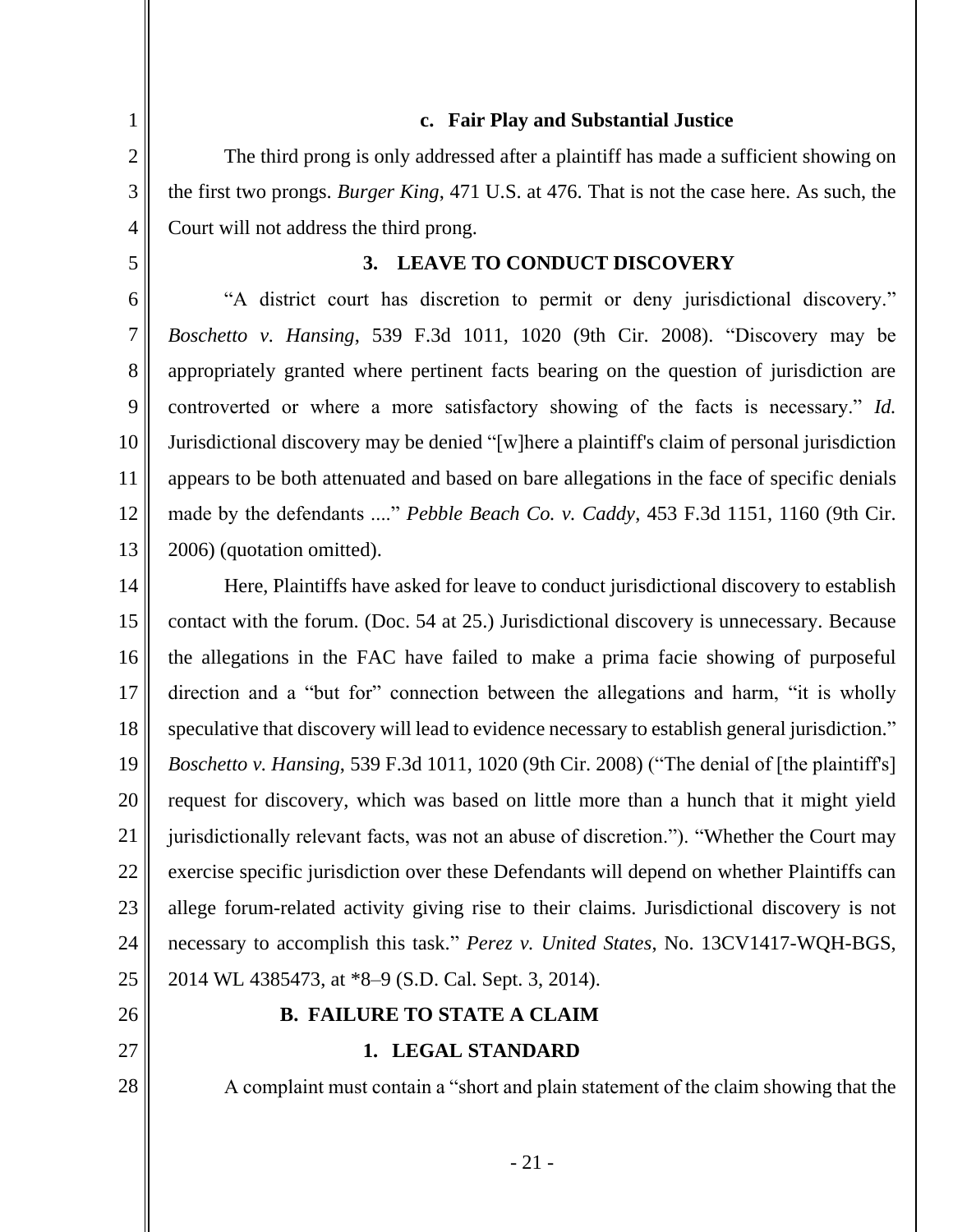pleader is entitled to relief." Fed. R. Civ. P. 8(a)(2). This provides a defendant with "fair notice" of the claims against it and the grounds for relief. *Bell Atl. Corp. v. Twombly*, 550 U.S. 544, 555, 127 S. Ct. 1955 (2007) (internal quotations and citation omitted).

3 4

1

2

5 6 7 8 9 10 11 12 13 14 15 16 17 A court may dismiss a complaint under Rule 12(b)(6) if the complaint does not contain enough facts to state a claim that is plausible on its face. *Id*. at 570. "A claim has facial plausibility when the plaintiff pleads factual content that allows the court to draw the reasonable inference that the defendant is liable for the misconduct alleged." *Ashcroft v. Iqbal,* 556 U.S. 662, 678 (2009). "The plausibility standard is not akin to a 'probability requirement,' but it asks for more than a sheer possibility that a defendant has acted unlawfully." *Id*. (quoting *Twombly*, 550 U.S. at 557). "While a complaint attacked by a Rule 12(b)(6) motion to dismiss does not need detailed factual allegations, a plaintiff's obligation to provide the 'grounds' [for] his 'entitle[ment] to relief' requires more than labels and conclusions, and a formulaic recitation of the elements of a cause of action will not do. Factual allegations must be enough to raise a right to relief above the speculative level." *Twombly*, 550 U.S. at 555 (internal citations and parentheticals omitted). In considering a motion to dismiss, a court must accept the plaintiff's allegations as true and construe them in the light most favorable to the plaintiff. *Id*. at 550.

18

19

# **2. CONSTITUTIONAL CLAIMS**

# **a.** *Bivens* **Analysis**

20 21 22 23 24 25 26 27 28 In *Bivens*, the Supreme Court recognized an implied cause of action for damages for persons injured by federal officers who violated the Fourth Amendment's prohibition against unreasonable searches and seizures. 403 U.S. at 397. In the years following *Bivens*, the Court recognized implied rights of action in two other contexts. *See Davis v. Passman*, 442 U.S. 228 (1979) (recognizing a damages remedy for a gender discrimination claim against a United States Congressman under the equal protection component of the Fifth Amendment Due Process Clause); *Carlson v. Green*, 446 U.S. 14 (1980) (recognizing a damages remedy against federal prison officials for failure to provide adequate medical treatment under the Eighth Amendment's Cruel and Unusual Punishment Clause).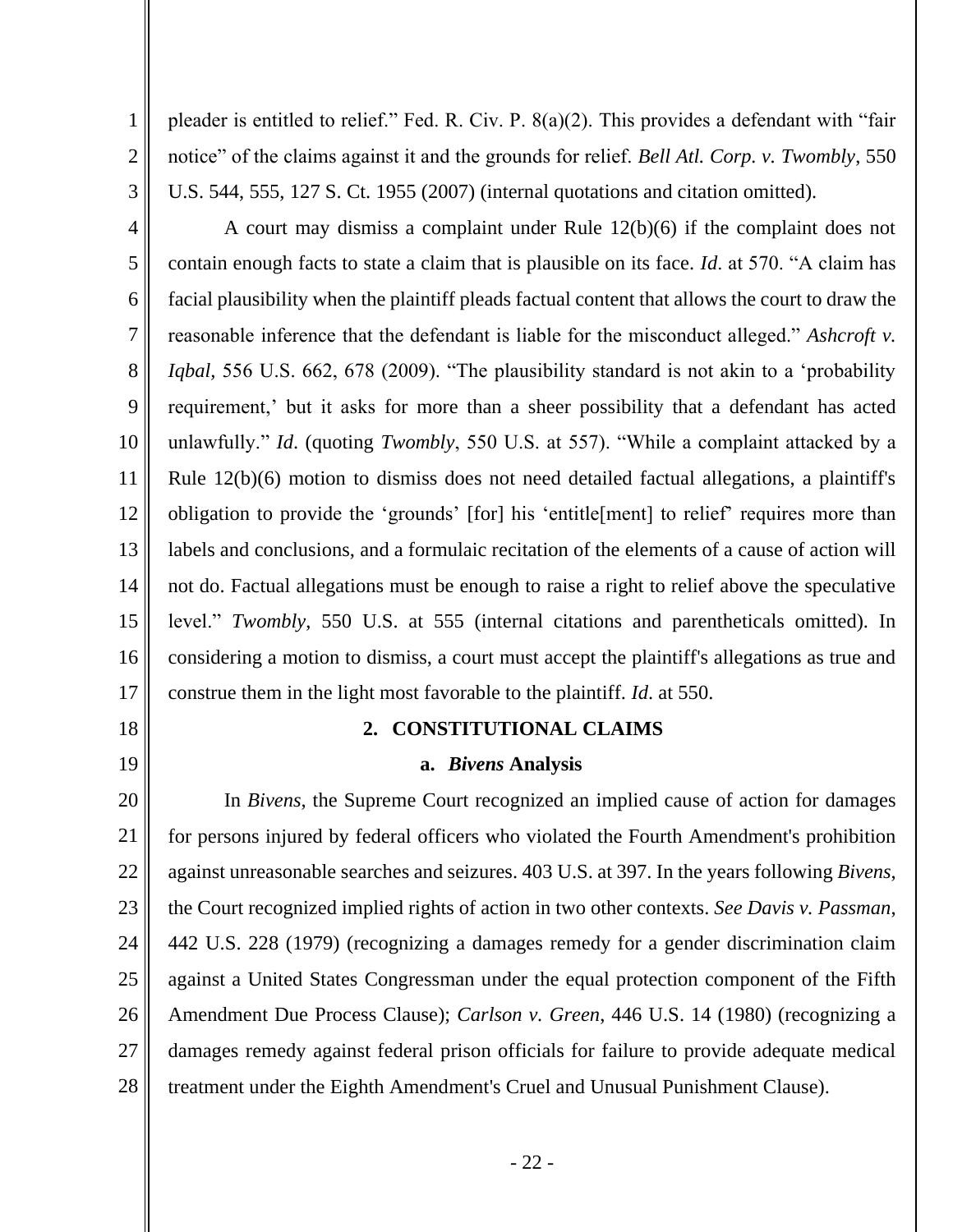Since *Carlson* was decided in 1980, however, the Supreme Court has repeatedly refused to expand the *Bivens* remedy into a new context or category of defendants. *See Hernandez v. Mesa*, 140 S. Ct. 735, 742–43 (2020) (collecting cases). Recently, the Court advised that it is "reluctant to create new causes of action" in constitutional cases, because "Congress is best positioned to evaluate 'whether, and the extent to which, monetary and other liabilities should be imposed upon individual officers and employees of the Federal Government' based on constitutional torts." *Hernandez*, 140 S. Ct. at 742 *quoting Abbasi*, 137 S. Ct. at 1857.

1

2

3

4

5

6

7

8

17

18

19

20

21

24

25

26

27

28

9 10 11 12 13 14 In considering possible extensions of *Bivens*, a court must engage in a "two-step inquiry." *Hernandez*, 140 S. Ct. at 743. The court must first inquire whether the request involves a claim that arises in a new context or involves a new category of defendants. *Id.* (citation and quotation omitted). A context is new if "the case is different in a meaningful way from previous *Bivens* cases decided by [the Supreme] Court." *Ziglar v. Abbasi*, 137 S. Ct. 1843, 1859 (2017). As explained in *Abbasi*:

15 16 22 23 Without endeavoring to create an exhaustive list of differences that are meaningful enough to make a given context a new one, some examples might prove instructive. A case might differ in a meaningful way because of the rank of the officers involved; the constitutional right at issue; the generality or specificity of the official action; the extent of judicial guidance as to how an officer should respond to the problem or emergency to be confronted; the statutory or other legal mandate under which the officer was operating; the risk of disruptive intrusion by the Judiciary into the functioning of other branches; or the presence of potential special factors that previous *Bivens* cases did not consider.

*Id.* at 1859–60. This list is not exhaustive, and the "new-context inquiry is easily satisfied." *Id.* at 1865.

If a court determines the plaintiffs' allegations extend *Bivens* liability into a new context or category of defendants, the court must "proceed to the next step and ask whether there are factors that counsel hesitation" in granting a *Bivens* remedy. *Hernandez*, 140 S. Ct. at 744. Such factors can include separation of powers principles, national security, the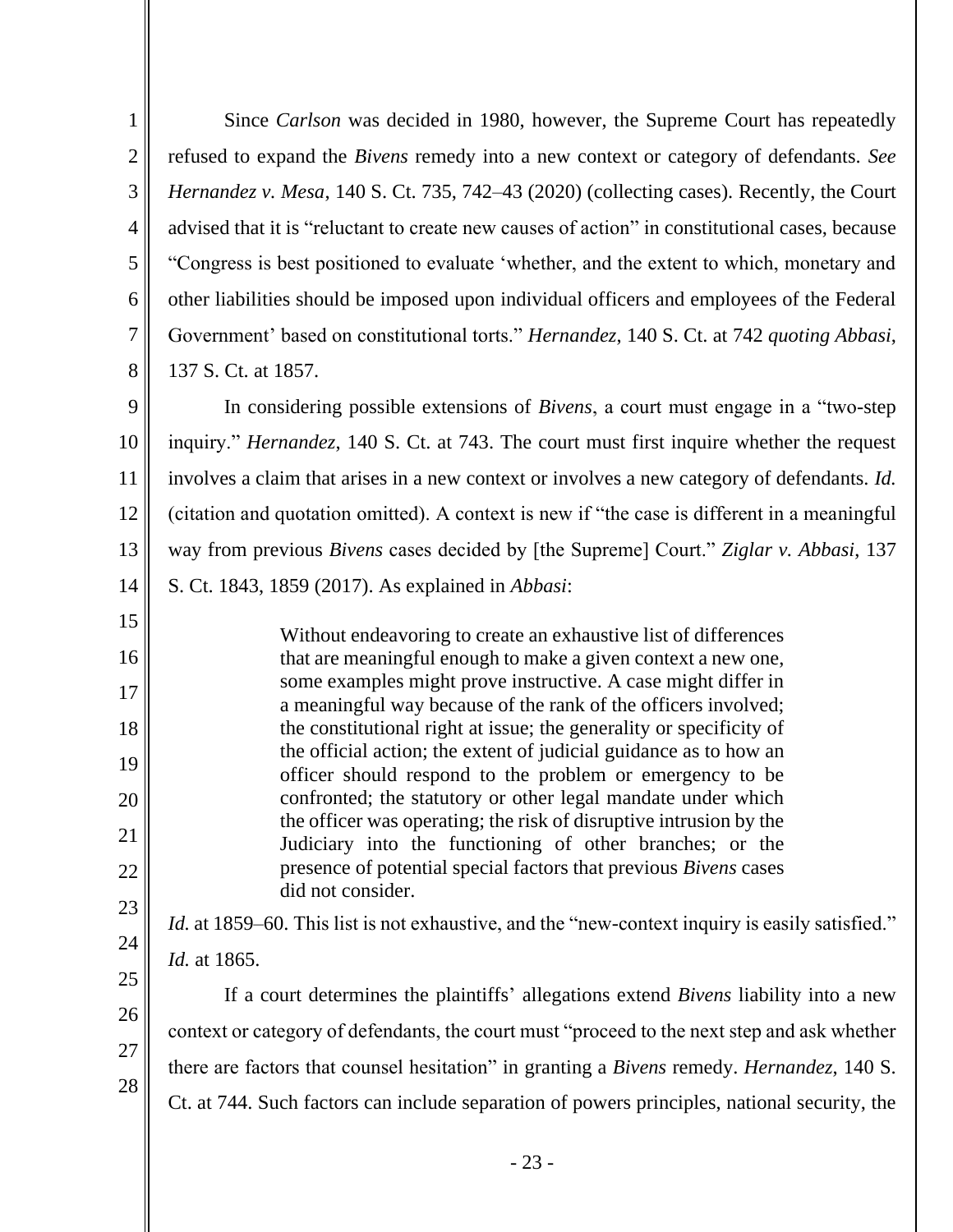availability of other remedies for the alleged wrong, and substantial costs imposed on the government. *Hernandez*, 140 S. Ct. at 747–49. This inquiry must also concentrate on "whether the Judiciary is well suited, absent congressional action or instruction, to consider and weigh the costs and benefits of allowing a damages action to proceed." *Abbasi*, 137 S. Ct. at 1857–58. The most important question guiding this analysis is, "who should decide whether to provide for a damages remedy, Congress or the courts?" *Id.* at 750 (internal quotation marks and citation omitted).

**i. New Context**

In determining whether the asserted context is "different in a meaningful way from previous *Bivens* cases decided by [the Supreme] Court," *Abbasi*, 137 S. Ct. at 1859, it is insufficient that the asserted claim arises under the same broad constitutional provision where the context is otherwise meaningfully different. *See Hernandez v. Mesa*, 140 S. Ct. 735, 743 (2020). Even a single "modest" departure from a previously approved *Bivens* claim suffices to create a new context. *See Abbasi*, 137 S. Ct. at 1864.

15 16 17 18 19 20 21 22 23 24 25 26 27 28 The Individual Defendants here are high-level officials in the Executive Branch. Under *Bivens*, "each Government official, his or her title notwithstanding, is only liable for his or her own misconduct." *Iqbal*, 556 U.S at 677. "[T]he Supreme Court acknowledged that *Bivens* claims cannot proceed on a theory of respondeat superior, but must instead plead that a supervisor, by her 'own individual actions,' violated the Constitution." *Chavez v. United States*, 683 F.3d 1102, 1109 (9th Cir. 2012) (quoting *Iqbal*, 556 U.S. at 676). "*Bivens* is not designed to hold officers responsible for acts of their subordinates[;]" its purpose is rather to "deter the officer." *Abbasi*, 137 S. Ct. at 1860 (internal quotation marks and citation omitted). Similarly, in evaluating supervisory liability under a section 1983 claim, the Ninth Circuit has explained that "[a]n official may be liable as a supervisor only if either (1) he or she was personally involved in the constitutional deprivation, or (2) a sufficient causal connection exists 'between the supervisor's wrongful conduct and the constitutional violation.'" *Felarca v. Birgeneau*, 891 F.3d 809, 819–20 (9th Cir. 2018) (quoting *Starr v. Baca*, 652 F.3d 1202, 1207 (9th Cir. 2011)).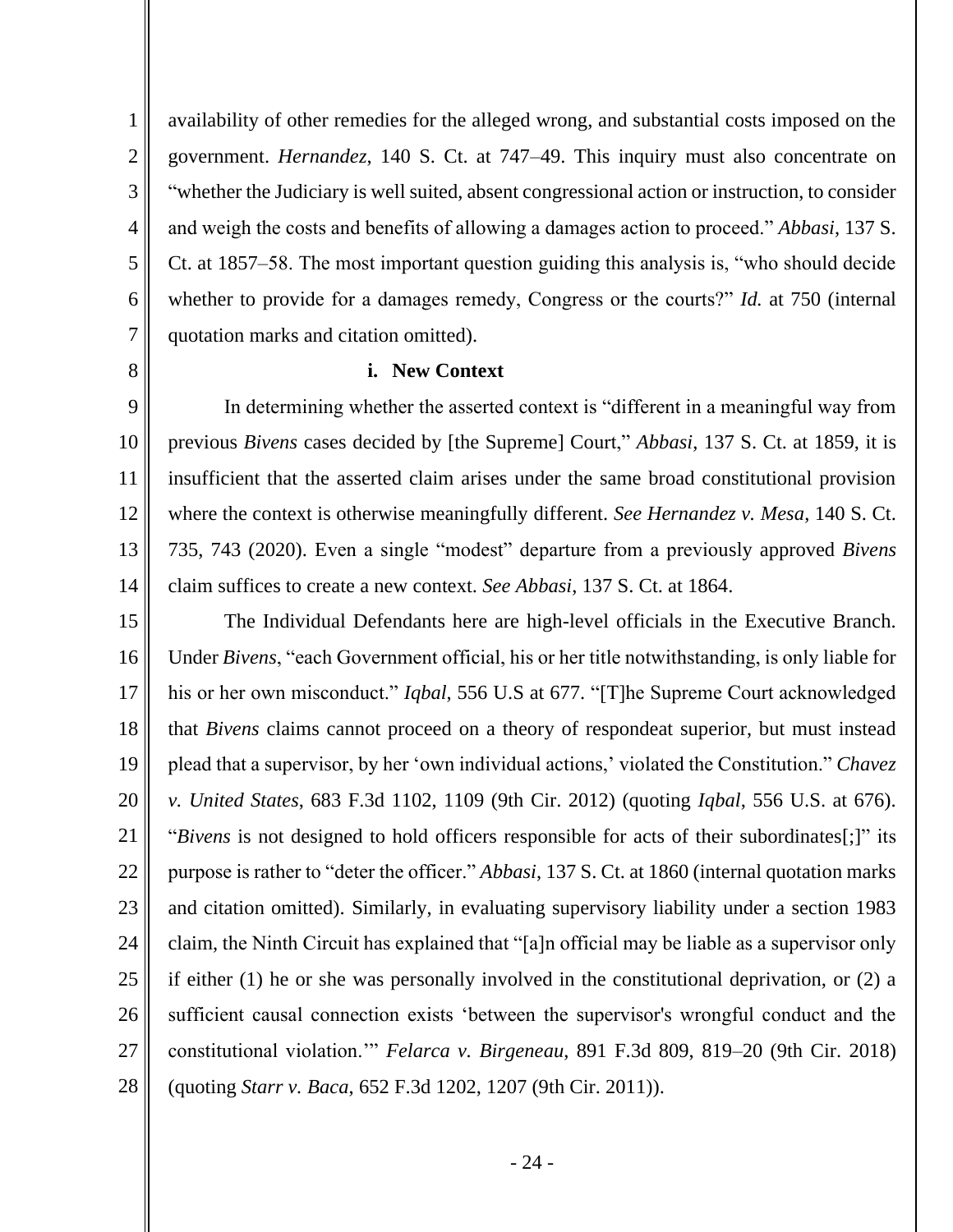| $\mathbf{1}$   | In Count VI, Plaintiffs allege violations of the Fourth Amendment. (See FAC ¶                                              |
|----------------|----------------------------------------------------------------------------------------------------------------------------|
| $\overline{2}$ | 329–38.) Plaintiffs offer several Ninth Circuit cases in support of an implied damages                                     |
| 3              | remedy for an unconstitutional search or seizure under the Fourth Amendment. See                                           |
| $\overline{4}$ | Brunoehler v. Tarwater, 743 Fed. App'x 740, 743 (9th Cir. 2018) (finding no new context                                    |
| 5              | where plaintiff alleged that agents "arrested him in his home without probable cause");                                    |
| 6              | <i>Ioane v. Hodges</i> , 939 F.3d 945, 952 (9th Cir. 2018) (finding no new context where plaintiff                         |
| $\overline{7}$ | alleged that Internal Revenue Service conducted a warrantless search of her person); and                                   |
| 8              | Chavez v. United States, 683 F.3d 1102, 1110 (9th Cir. 2012) (finding no new context                                       |
| 9              | where plaintiffs alleged that Border Patrol agents repeatedly stopped their vehicle without                                |
| 10             | reasonable suspicion).                                                                                                     |
| 11             | The cases offered by Plaintiffs are distinguishable. Here, the FAC does not allege                                         |
| 12             | the Individual Defendants directly participated in the "hands-on" actions that give rise to                                |
| 13             | Plaintiffs' claims or were personally involved in any particular Fourth Amendment                                          |
| 14             | violation. See Felarca, 891 F.3d at 819–20. Rather, the FAC alleges that the Individual                                    |
| 15             | Defendants "planned, conducted, acquiesced to, or were willfully blind" to                                                 |
|                |                                                                                                                            |
| 16             |                                                                                                                            |
| 17             | "the manner in which Plaintiffs and Class Members were<br>seized through the use of threats, coercion, duress, and the use |
| 18             | of false information," and "the failure to create or implement a                                                           |
| 19             | plan for reunification of separated parents and children,<br>including failing to properly track personal identifying      |
| 20             | information[.]"                                                                                                            |
| 21             |                                                                                                                            |
| 22             | (FAC ¶ 334–35.) The FAC does not allege that Individual Defendants directed, ordered,                                      |
| 23             | or participated directly in the alleged Fourth Amendment violations. Rather, the FAC                                       |
| 24             | imputes knowledge or attributes omissions to high-level policy makers. See id.                                             |
| 25             | Accordingly, the Fourth Amendment claims against the Individual Defendants implicate a                                     |
| 26             | new and meaningfully different <i>Bivens</i> context.                                                                      |
| 27             | Plaintiffs' claims based on the Fifth Amendment also present a new context.                                                |
| 28             | Plaintiffs allege five distinct Fifth Amendment violations: (1) the right to family integrity                              |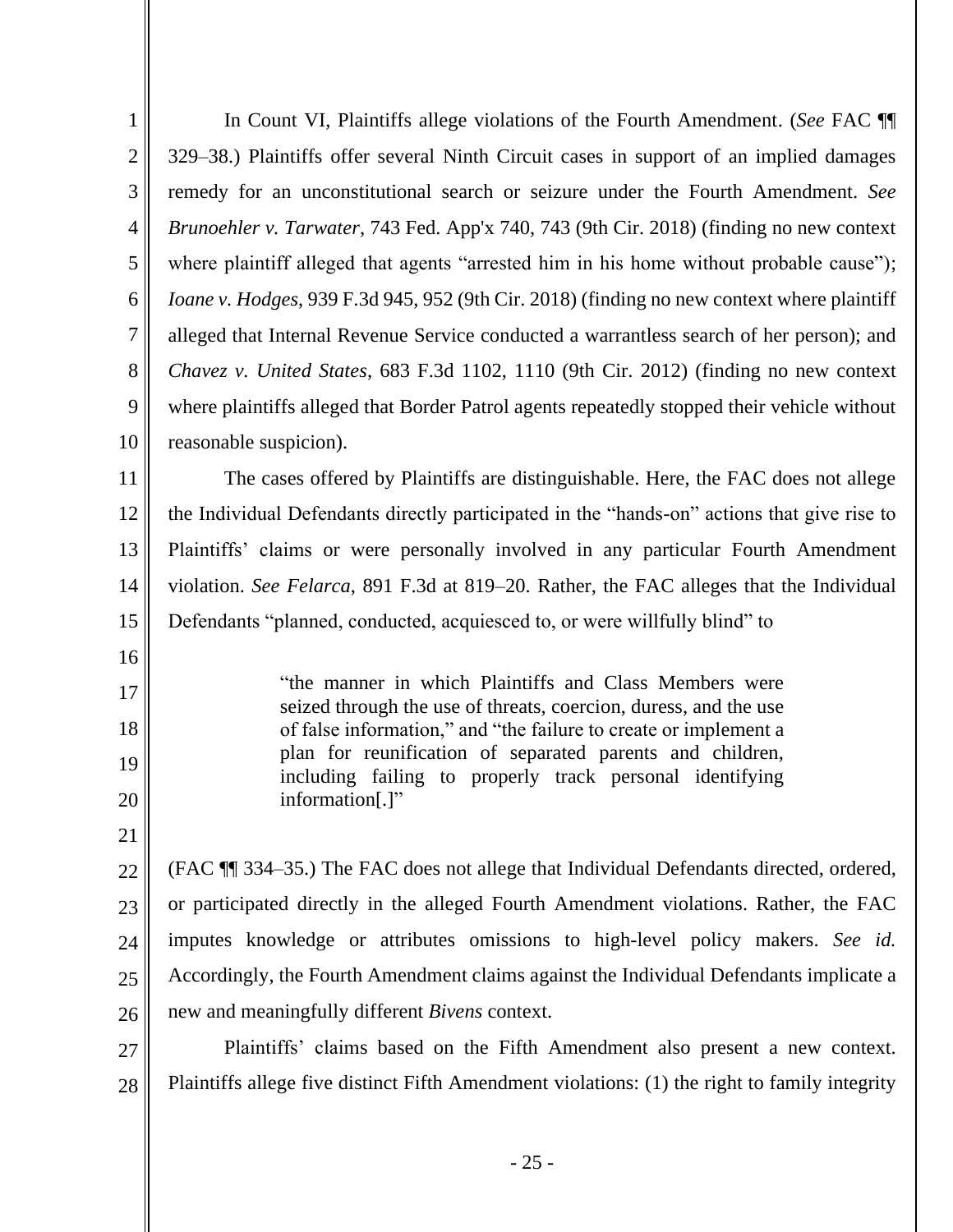4 in Count I; (2) the right to receive adequate medical care in Count II; (3) the right to be free from punitive treatment in Count III; (4) the right to procedural due process in Count IV; and (5) the right to equal protection in Count V. (FAC ¶¶ 282–92; 293–302; 303–11; 312–19; 320–28.) Plaintiffs insist "*Bivens* remedies have long been available under the Fifth Amendment." (*See* Doc. 54 at 33.)

1

2

3

5

6 7 8 9 10 11 12 13 14 15 16 The Due Process Clause guarantees two types of due process: procedural and substantive. *See Collins v. City of Harker Heights*, 503 U.S. 115, 125 (1992). Procedural due process provides "a guarantee of fair procedure in connection with any deprivation of life, liberty, or property" by the government. *Id.* Substantive due process "protects individual liberty against certain government actions regardless of the fairness of the procedures used to implement them." *Id.* (internal quotation omitted). Despite Plaintiffs' assertions to the contrary, the specific constitutional rights at issue are meaningfully different from that contemplated in *Davis*, which considered only the equal protection component of the Fifth Amendment Due Process Clause. Here, the alleged violations include both substantive and procedural due process claims in the immigration context under the Fifth Amendment.

17 18 19 20 21 22 23 24 25 26 27 28 Plaintiffs cite several cases for the proposition that the Ninth Circuit recognizes *Bivens* remedies in the immigration context, but those cases are factually and legally dissimilar. *See e.g., Papa v. United States*, 281 F.3d 1004 (9th Cir. 2002) (holding that a non-citizen could bring a *Bivens* action where an alien was killed by another alien as a direct result of line-level guards who knowingly placed decedent in an exercise yard with a known gang member); *Lanuza v. Love*, 899 F.3d 1019 (9th Cir. 2018) (finding a *Bivens* remedy available where a federal immigration prosecutor submitted falsified evidence in order to deprive [the plaintiff] of his right to apply for lawful permanent residence); *Guerra v. Sutton*, 783 F.2d 1371, 1375 (9th Cir. 1986) (holding a *Bivens* remedy available where an INS agent "conducts a search or makes an arrest without knowledge of the details of the warrant under which he presumes to act[.]"). None of the cases Plaintiffs cite involve highranking executive officials engaged in policy making. Instead, each case involves line-level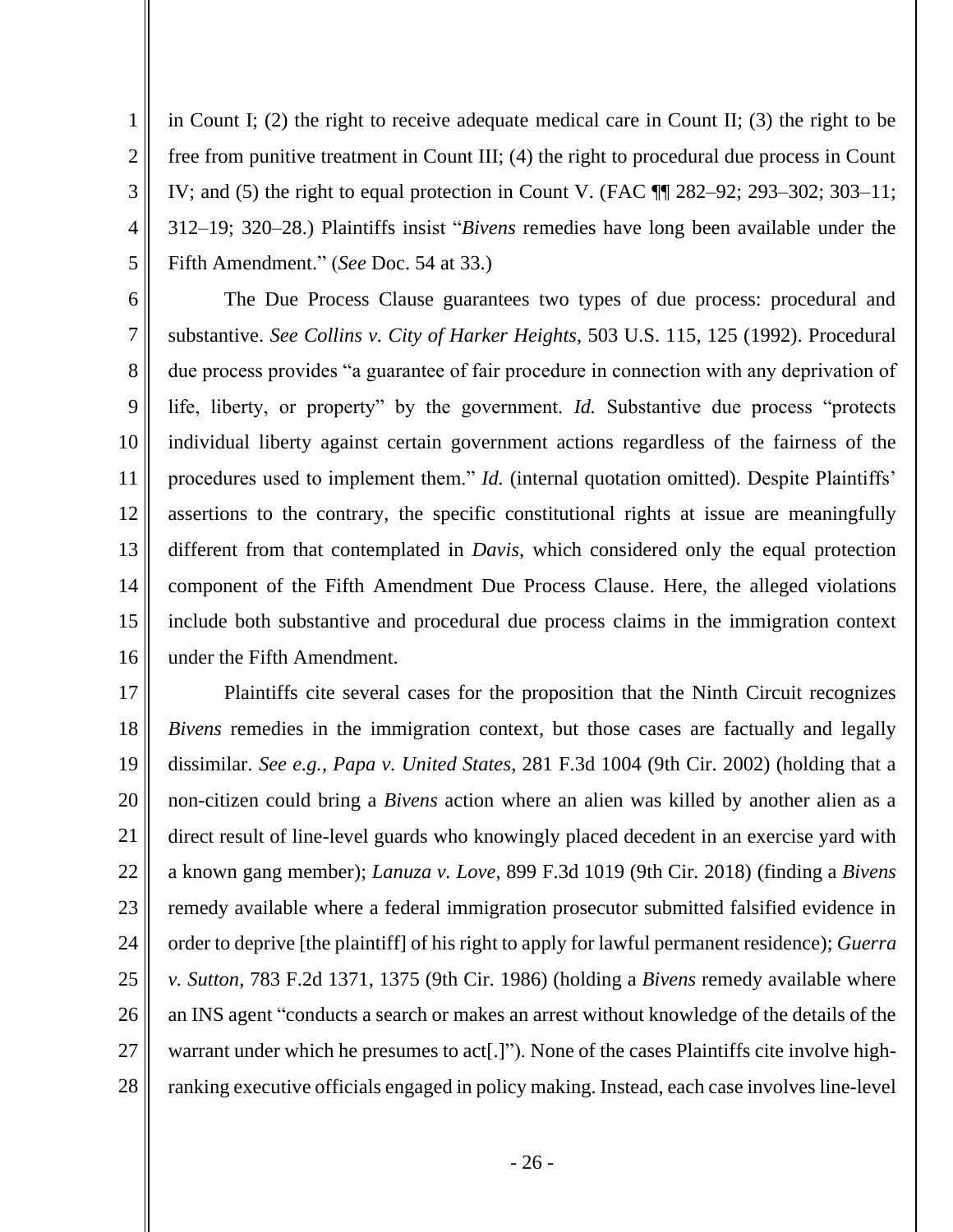defendants who had direct contact with the plaintiffs and were personally involved in the unlawful conduct. Accordingly, Plaintiffs' Fifth Amendment claims present a new *Bivens* context.

4

5

6

7

8

9

10

11

12

13

1

2

3

#### **ii. Special Factors**

The second inquiry is whether there are "special factors that counsel hesitation about granting the extension." *Hernandez*, 140 S. Ct. at 743 (internal quotation marks and citation omitted). If there are "special factors," the Supreme Court has made "clear that a *Bivens* remedy will not be available ... in the absence of affirmative action by Congress." *Abbasi*, 137 S. Ct. at 1857 (quoting *Carlson*, 446 U.S. at 18). The Supreme Court has not defined "special factors," but it has offered some examples, including: congressional silence in a heavily legislated area; the existence of an alternative remedial structure; national security considerations; and whether the claims address individual conduct or broad policy. *Id.* at 1856–63.

14 15 16 17 18 19 20 21 22 23 24 25 26 27 28 As a threshold matter, Plaintiffs contend that they do not seek to attack broad federal policy, but rather individualized conduct. (Doc. 54 at 41 ("Plaintiffs do not allege that they are challenging a 'policy' as opposed to egregious individual actions in violation of federal law and the Constitution.").) In so doing, Plaintiffs attempt to distinguish this case arguing the instant claims are not a direct challenge to the zero tolerance policy or any policy—from other similar district court decisions that have declined *Bivens* claims. *See K.O.*, 468 F. Supp. 3d at 363 (declining to extend *Bivens* claims against eleven of the same individual defendants as here); *Mejia-Mejia v. U.S. Immigr. & Customs Enf't*, No. CV 18- 1445 (PLF), 2019 WL 4707150, at \*4 (D.D.C. Sept. 26, 2019) (declining to extend *Bivens* claims against two of the same individual defendants as here); *Pena Arita v. United States*, 470 F. Supp. 3d 663, 694 (S.D. Tex. 2020) (declining to extend *Bivens* claims against linelevel individual defendants). Because administrative officials previously denied the existence of a family separation policy, Plaintiffs seemingly suggest that the Individual Defendants conduct here is separate and distinct from the actions of high-level officials acting pursuant to policy for purposes of *Bivens*. (*See* Doc. 54 at 41.) The Court disagrees.

- 27 -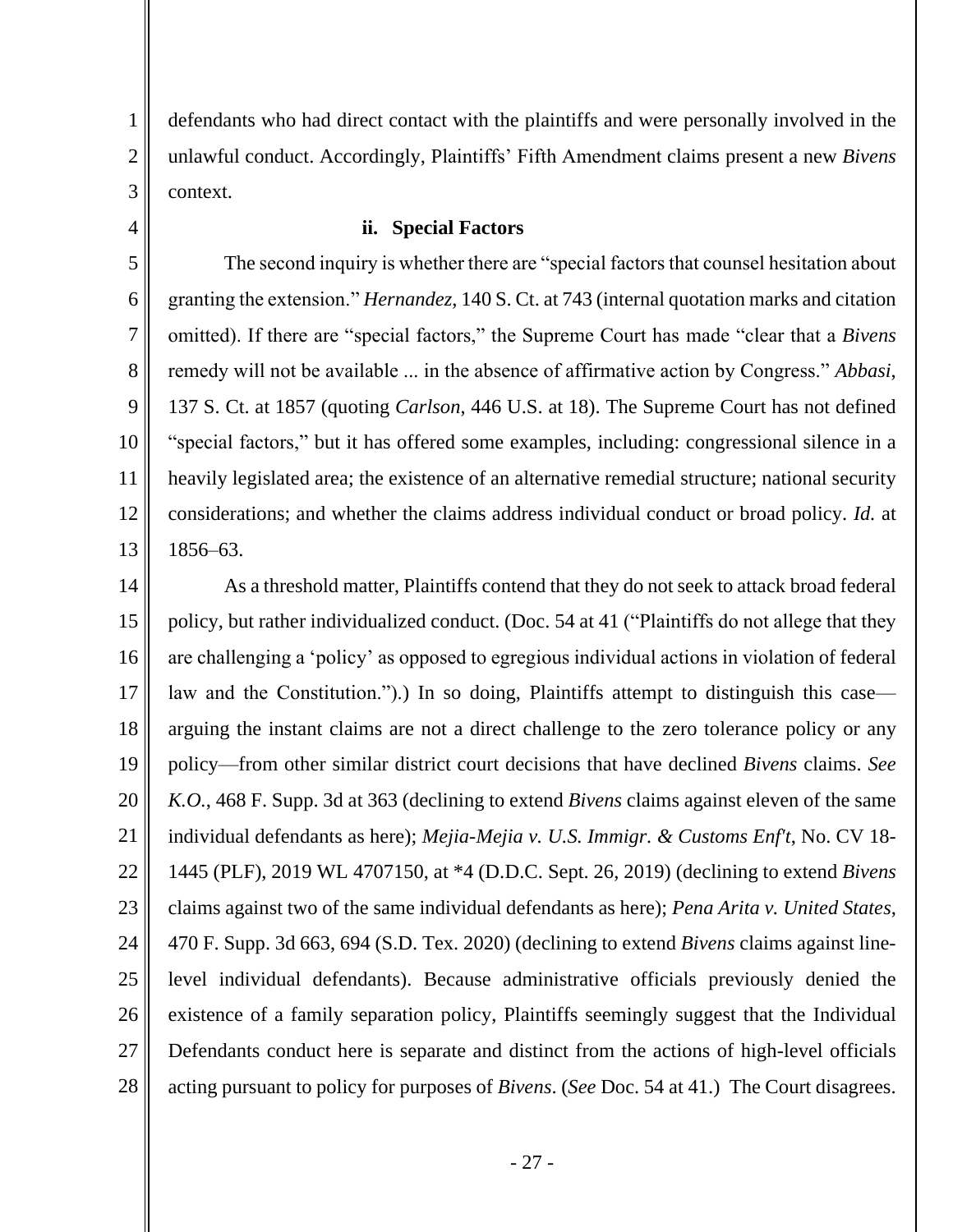To start, Plaintiffs themselves allege that "Defendants include the United States of America and those U.S. government officials who ordered or participated in the planning of widespread family separations." (*See* FAC at ¶ 9.) Plaintiffs also allege individual conduct which seems to involve the formulation and concerted implementation of a national policy involving several executive offices.<sup>18</sup> The claims here are based on allegations that named high-ranking executive officials created, and had others execute, a national policy that precipitated the unconstitutional separation of families by unnamed line-level defendants. Thus, the nature and substance of the claims implicate broad national policy.

1

2

3

4

5

6

7

8

9

17

10 11 12 13 14 15 16 Because *Bivens* is not a "proper" vehicle for altering an entity's policy, this challenge to broad policy counsels hesitation in granting a *Bivens* extension. *See Abbasi*, 137 S. Ct. at 1852–53, 1860–63 (refusing to extend a *Bivens* remedy to plaintiffs' claims against former Attorney General John Ashcroft, former FBI Director Robert Mueller, and former Immigration and Naturalization Service Commissioner James Ziglar brought by persons detained pursuant to a post-September 11 "hold-until-cleared" national security policy in part because a *Bivens* action is not a "proper vehicle for altering an entity's

<sup>18</sup> 19 20 21 22 23 24 25 26 27 28 <sup>18</sup> *See, e.g.,* FAC ¶ 27 ("[Defendant Sessions] oversaw the administration of the immigration laws, including by overseeing the Executive Office for Immigration Review[]."); *id.*  $\sqrt{28}$  ("[Defendant Hamilton] advised Sessions on immigration policy and practice."); *id*. ¶ 29 ("[A]s Chief of Staff, [Defendant] Kelly advised President Trump on all aspects of immigration policy and practice, including the detention of asylum seekers and forcible separation of children and parents"); *id.* ¶ 30 ("[Defendant Miller] advises President Trump on immigration–including the detention of asylum seekers and forcible separation of children and parents."); *id.*  $\sqrt{31}$  ("[Defendant Nielsen] oversaw enforcement of the immigration laws, and directed all DHS component agencies, including ICE and CBP."); *id.* ¶ 32 ("[Defendant McAleenan] had direct authority over all CBP procedures and practices relating to CBP immigration enforcement operations and facilities…."); *id*. ¶¶ 135–40 (alleging the creation of a "pilot program" that resulted in the separation of hundreds of children); *id.* ¶¶ 147–56 (alleging an agreement "to pursue separation of families entering the United States at all points across the southern border"); *id.* ¶¶ 160–62 (alleging that the Zero-Tolerance policy of prosecuting anyone who violated  $8^{\circ}$ U.S.C. § 1325(a) along the southern border was a pretext for "widespread separations"); *id.* ¶ 167 (alleging that "the government began to separate parents and children at substantially increased rates and in substantially increased numbers") (emphasis added); *id.* ¶¶ 168–69 (alleging that the separations were effected by "John/Jane Doe DHS Defendants"); *id*. ¶ 290 ("The Individual Defendants have developed, adopted, implemented, enforced, sanctioned, encouraged, condoned, and acquiesced to a pattern, practice, or custom of violating the clearly established Fifth Amendment due process rights of Plaintiffs and Class Members  $\dots$ .").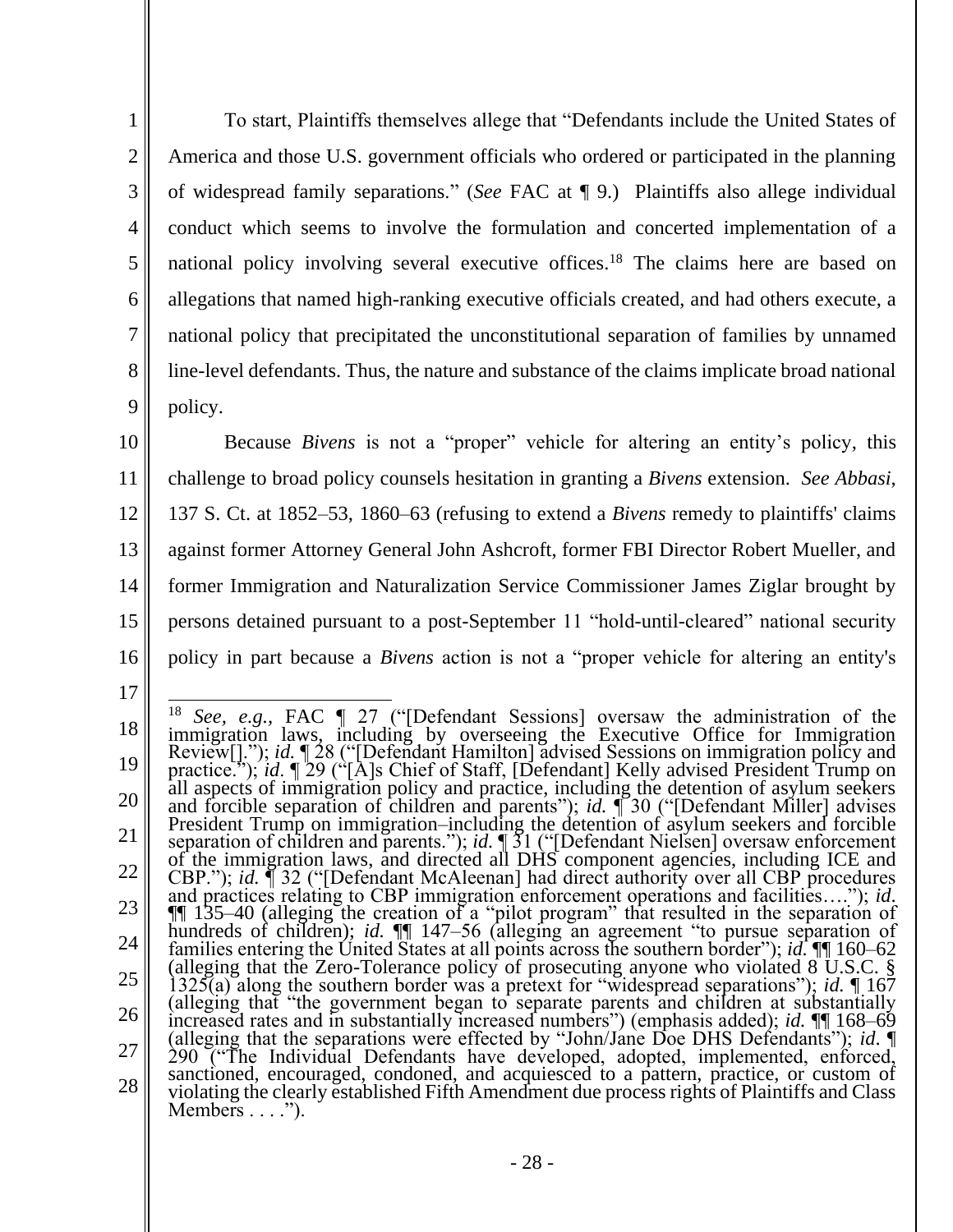policy") (quotation marks and citation omitted); *see also Mejia-Mejia v. U.S. Immigr. & Customs Enf't*, No. 18-1445 (PLF), 2019 WL 4707150, at \*3–6 (D.D.C. Sept. 26, 2019) (dismissing plaintiff's *Bivens* action against former Attorney General Jeff Sessions and former director of [ORR] Scott Lloyd, which challenged the decision to forcibly separate the plaintiff from her son during their pre-asylum detention pursuant to the Executive Branch's "[z]ero [t]olerance" immigration policy, because it amounted to a "collateral challenge to a government-wide policy").

1

2

3

4

5

6

7

8 9 10 11 12 13 14 15 16 17 18 19 20 The parties also disagree whether Plaintiffs have "alternative, existing process[es]" to protect their interests if there is no *Bivens* remedy. *Abassi*, 137 S. Ct. at 1858. In *Abbasi*, the Court found that congressional silence, in conjunction with the plaintiffs' ability to challenge the conditions of their confinement through a successful habeas petition, indicated that Congress intended for plaintiffs to use other remedies to obtain relief. *Id.* at 1862–63. Individual Defendants contend that Plaintiffs could seek injunctive or declaratory relief, relief under the Administrative Procedures Act, relief pursuant to the Federal Tort Claims Act ("FTCA"), or relief through state tort claims. (Doc. 53 at 26–29.) In response, Plaintiffs contend that those proposed remedies are inadequate and argue that the FTCA is a parallel and complementary cause of action which does not bar *Bivens* relief, Congress has foreclosed state tort claims brought against federal employees, injunctive or declaratory relief cannot compensate or redress past wrongs, and the APA is inapplicable to the instant claims. (Doc. 54 at 37–40.)

21 22 23 24 25 26 27 28 Here, Plaintiffs have pursued claims under the FTCA. The FTCA on its own does not suffice as an alternative form of relief because it does not afford comparable deterrence and compensation options. *Quintero Perez v. United States*, 8 F.4th 1095, 1105 (9th Cir. 2021). While this may be so, the lack of an adequate alternative remedy is not dispositive in determining whether a *Bivens* action to award money damages against individual government actors is appropriate. *Quintero Perez*, 8 F.4th at 1105 (citing *Schweiker v. Chilicky*, 487 U.S. 412, 421–22 (1988)). Rather, the Court must consider whether special factors taken as a whole counsel against a remedy. *Id.*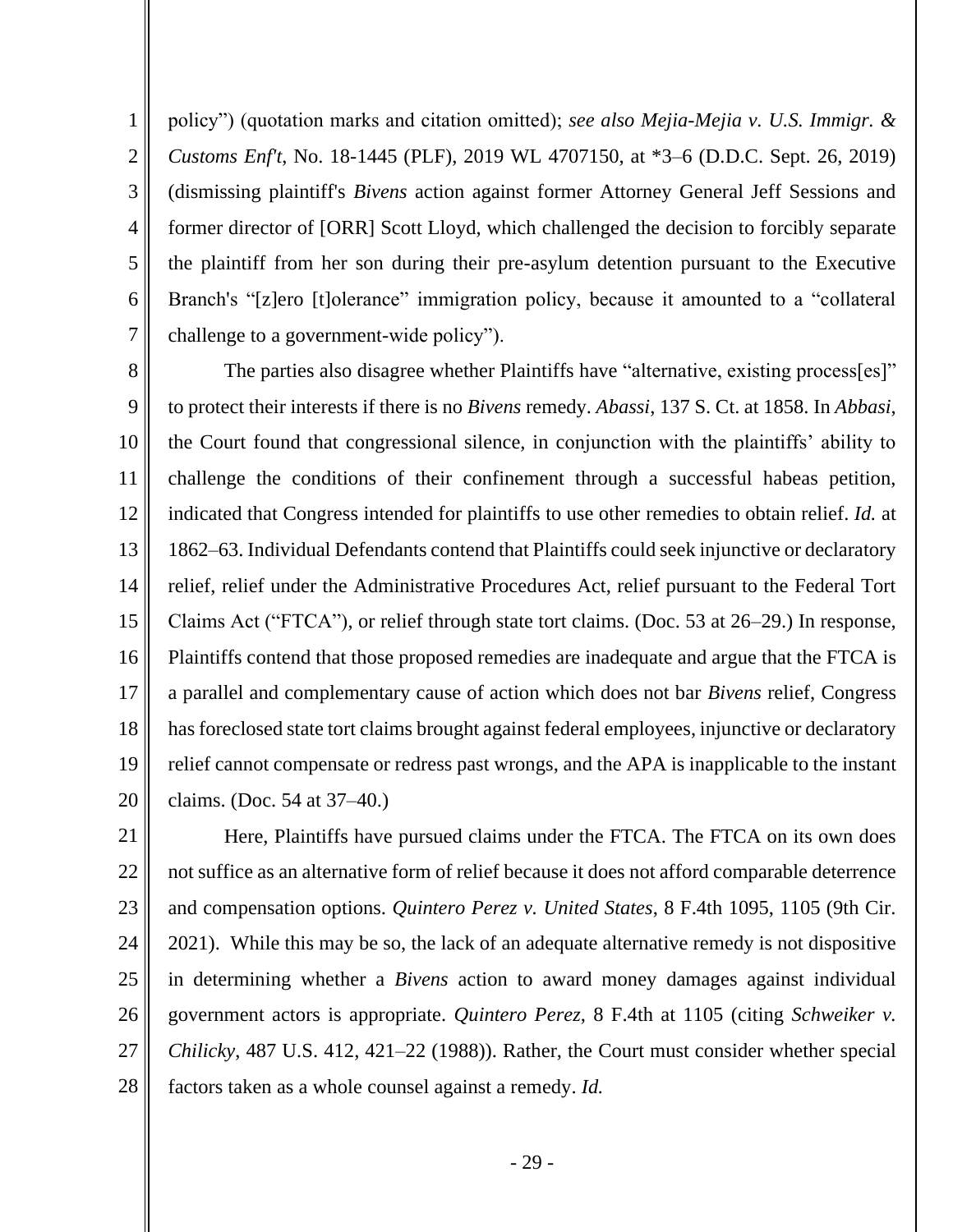## **iii. Other Factors**

1

2

3

4

5

6

7

8

9

In addition to asserting that *Bivens* is not properly used as a means of challenging general government policies, Individual Defendants further argue that Plaintiffs' claims implicate additional distinct factors which counsel hesitation, including: congressional action in the context of immigration; national and border security concerns; separation-ofpowers issues inherit in challenging high-level Executive Branch policy; separation-ofpowers issues inherit in challenging the Executive's enforcement of laws; and the unworkability that would result from implying a *Bivens* remedy. (Doc. 52 at 29–43.) The Court finds particularly persuasive three of the proposed special factors.

10 11 12 13 14 15 16 17 18 19 20 21 22 23 24 25 26 First, Individual Defendants identify fifteen statutes and note instances of nonlegislative activity which purportedly show congressional action in the context of immigration.<sup>19</sup> Plaintiffs argue that only two of the identified statutes were enacted after the separations, and that none of the examples cited by Defendants support an "explicit congressional declaration" barring a *Bivens* remedy. (Doc. 54 at 44–45.) This argument is unavailing. An "explicit congressional declaration" would be an independent ground for declining to extend *Bivens* but is not necessary for the 'special factors' analysis to prevent extension for other reasons. *See Spagnola v. Mathis*, 859 F.2d 223, 229 n.10 (D.C. Cir. 1988) (noting that the lack of an "explicit congressional declaration" "has little relevance to the "special factors" exception") (internal citation omitted). It is enough that congressional action has been frequent and intense, and Congress has not created a damages remedy. *Abbasi*, 137 S. Ct. at 1862 (internal quotation omitted). Further, the Court is persuaded that, even if limited to the two separate statutes enacted after the separations, this alone demonstrates sufficient congressional action. Moreover, similar to *Abbasi*, at Congress' behest and on their own initiative, the Inspectors General of multiple departments have compiled reports on the family separation practices resulting from the zero tolerance policy. (*See* FAC ¶¶ 16, 196.) Congress is better equipped to decide whether

<sup>27</sup> 28 <sup>19</sup> Defendants identify the U.S.C.  $\S$  1101 et seq. ("INA"), Homeland Security Act of 2002, Pub. L. No. 107-296, 116 Stat. 2165 (2002) ("HSA"), William Wilberforce Trafficking Victims Protection Reauthorization Act ("TVPRA"), Pub. L. No. 110-457, 122 Stat. 5044 (2008), and 12 statutes addressing trafficking victims. (*See* Doc. 52 at 31 n. 17.)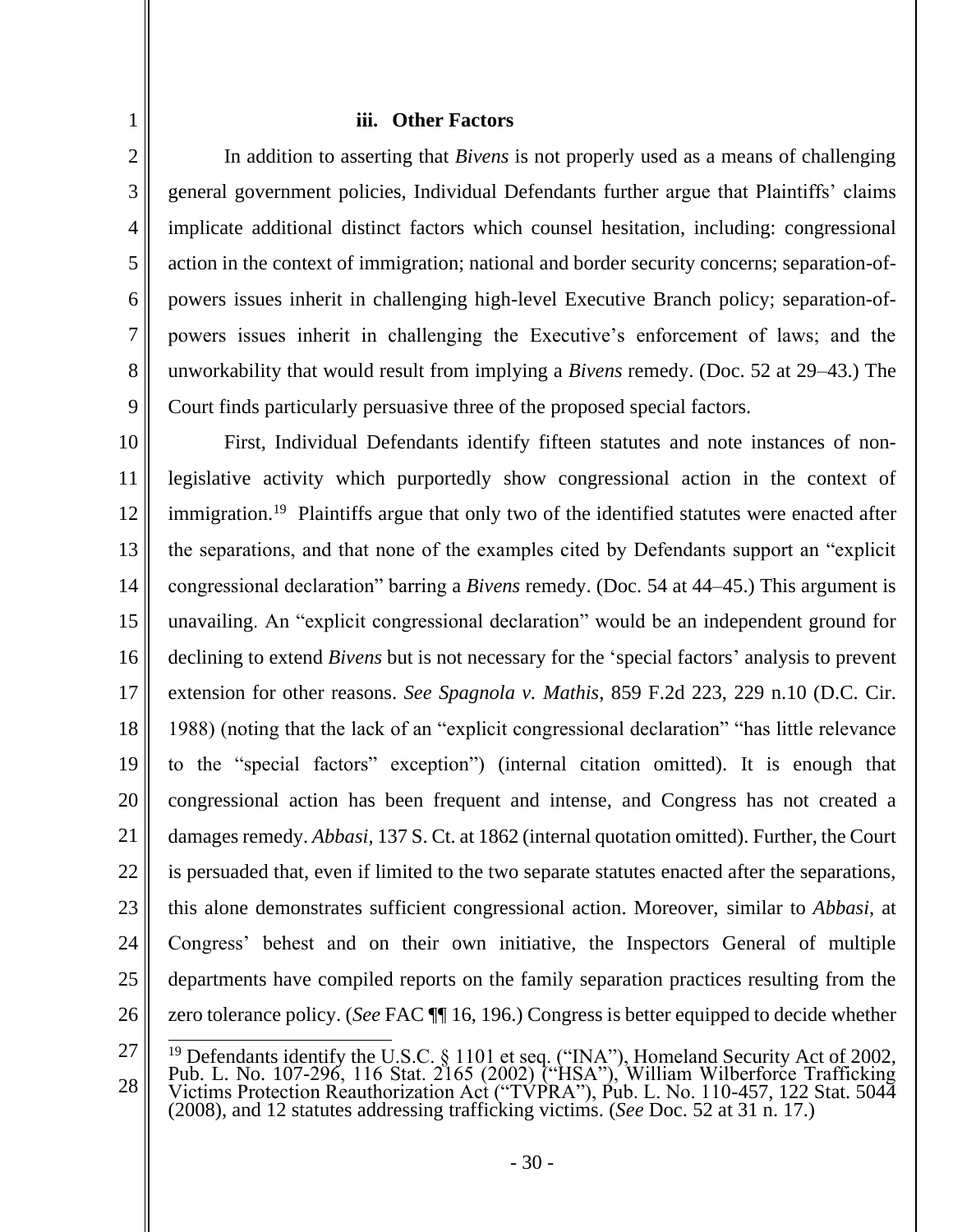to permit a damages remedy here. *See* Ziglar, 137 S. Ct. at 1865.

2 3 4 5 6 7 8 9 10 11 12 13 14 15 16 17 18 19 20 21 22 23 24 25 26 27 Next, the Supreme Court has cautioned against recognizing claims involving highlevel officials due to the "risk of interfering with the authority of the other branches." *Hernandez*, 140 S. Ct. at 743. Likewise, in *Abbasi* the Court noted that such claims "call into question the formulation and implementation of a general policy[,]" and expressed serious concerns about the "burden and demand of litigation" and the potential for "inquiry and discovery into the whole course of the discussions and deliberations that led to the policies and governmental acts being challenged." *Abbasi* at 1860. Such consequences, explained the Court, "counsel against allowing *Bivens* actions against … Executive Officials" who could be prevented "from devoting the time and effort required for the proper discharge of their duties." *Id.* (citing *Cheney v. U.S. Dist. Ct. for D.C.*, 542 U.S. 367, 382 (2004) (noting "the paramount necessity of protecting the Executive Branch from vexatious litigation that might distract it from … its constitutional duties")); *see also Lanuza v. Love*, 899 F.3d 1019, 1029 (9th Cir. 2018) (quoting *Abbasi*, 137 S. Ct. at 1849 ("*Bivens* actions against high-ranking executive officers, such as the Director of the Federal Bureau of Investigation and the U.S. Attorney General in Abbasi, are disfavored because such suits 'would call into question the formulation and implementation of a high-level executive policy, and the burdens of that litigation could prevent officials from properly discharging their duties.'").) Prosecution of these claims would call into question the formulation and implementation of a high-level executive policy and although many of the allegations involve communications between *former* high-ranking officials, the threat of discovery could diminish the Executive's autonomy and confidentiality. *Cheney*, 542 U.S. at 385. Further, allowing a *Bivens* claim here could lead to actual "discovery and litigation" that could "implicate the discussions and deliberations that led to the formation of the policy" and "inhibit the free flow of advice … and expression of opinion within an agency"—all of which constitute "special factors that counsel against" allowing Plaintiffs' *Bivens* claims to proceed. *Abbasi*, 137 S. Ct. at 1861 (internal quotation omitted).

28

1

Defendants also assert separation-of-powers concerns inherent in challenging the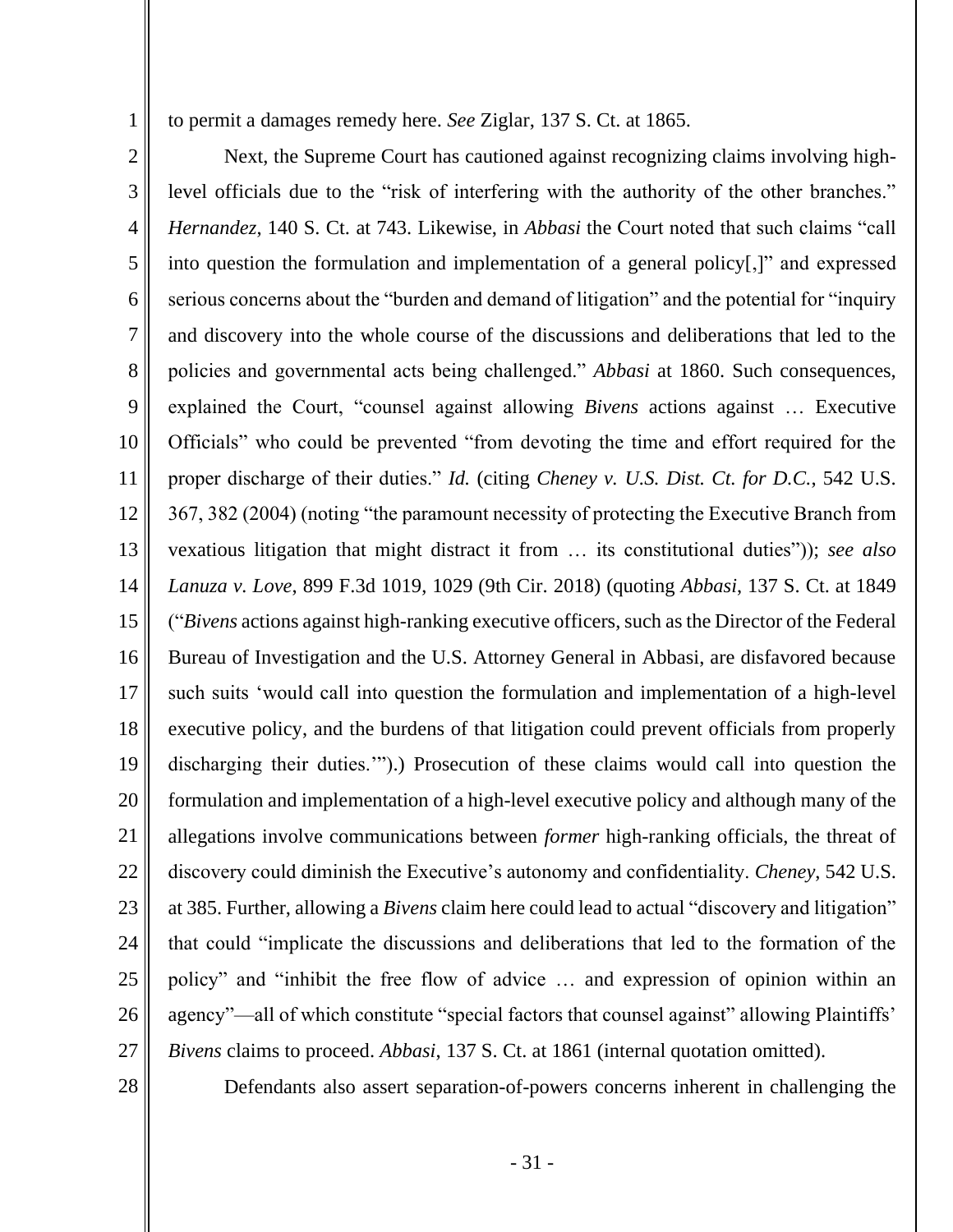1 2 3 4 5 6 7 8 Executive Branch's enforcement of laws. Specifically, Defendants contend that acting through the Executive Branch, Defendants implemented a policy of criminally prosecuting all DHS referrals of Section 1325(a) violations as contemplated by Congress, 8 U.S.C. §1325(a), and the powers granted by the Constitution. (Doc. 52 at 40.) Other family separation cases have found the exercise of prosecutorial discretion to be a factor counseling hesitation. *See K.O.*, 2020 WL 3429697, at \*10 (recognizing as a special factor that the suit "concerns the exercise of prosecutorial discretion by the Attorney General"); *see also Mejia-Mejia*, 2019 WL 4707150, at \*5 (same).

9 10 11 12 13 For the reasons stated above, the Court declines to extend *Bivens* into this new context and will dismiss Counts I through VI. Because the *Bivens* claims will be dismissed, there is no reason to address Defendants' qualified or absolute immunity arguments with respect to the constitutional claims. *See Clark*, 2021 WL 2386115, at \*5 (declining to reach the issue of qualified immunity after dismissing the plaintiffs' *Bivens* claims).

14

## **3. CONSPIRACY CLAIMS**

15 16 17 18 19 20 21 22 23 24 25 26 In Count VII Plaintiffs allege that certain Individual Defendants conspired to deprive Plaintiffs of their rights under the Fourth and Fifth Amendment, in violation of 42 U.S.C. § 1985(3). (FAC ¶¶ 339–44.) Plaintiffs also allege, in Count VIII, that the named Individual Defendants had knowledge of the conspiracy and failed to prevent it in violation of 42 U.S.C. § 1986. (FAC ¶¶ 345–49.) Defendants argue *inter alia* that they are entitled to qualified immunity from liability because Plaintiffs' statutory claims are barred by the intracorporate conspiracy doctrine. (Doc. 52 at 62). Under the intracorporate conspiracy doctrine "an agreement between or among agents of the same legal entity, when the agents act in their official capacities, is not an unlawful conspiracy." *Abbasi*, 137 S. Ct. at 1867. In Response, Plaintiffs argue that the doctrine does not apply to civil rights claims and, even if it did, the Defendants are employees from *different* government agencies, and thus cannot be said to be part of the same legal entity. (Doc. 54 at 68 (emphasis added).)

27 28 At the times Plaintiffs allege the Individual Defendants conspired, it was unsettled law whether an intracorporate agreement could subject federal officials, from different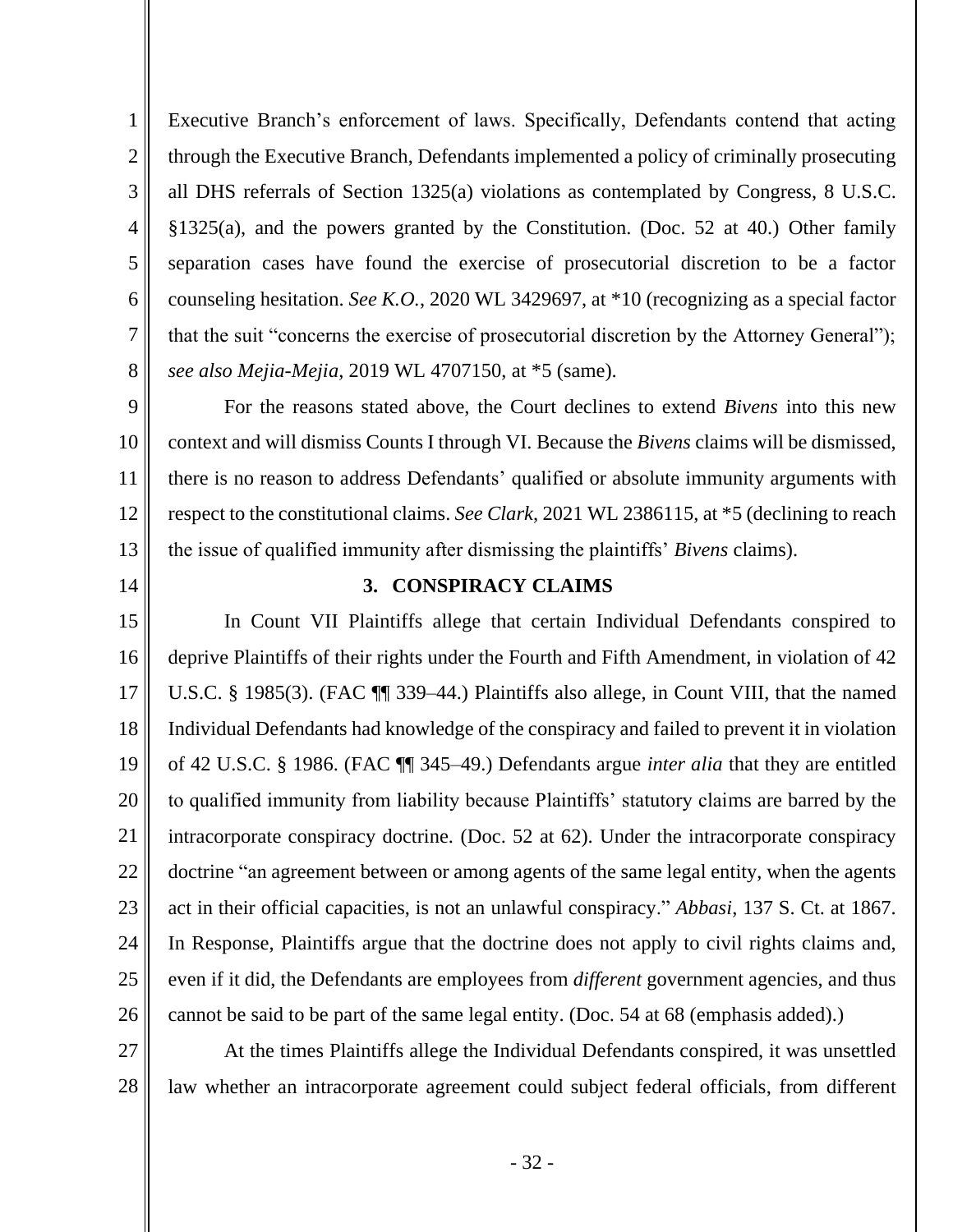1 2 3 4 5 6 agencies within the Executive Branch, to liability for civil rights violations under § 1985(3). As such, qualified immunity applies and bars the § 1985(3) claim. Furthermore, without a valid cause of action under § 1985, Plaintiffs' § 1986 claim cannot survive. *See Panahi v. Los Angeles Police Dep't*, 839 F.2d 621, 626 (9th Cir. 1988) ("A claim can be stated under section 1986 only if the complaint contains a valid claim under section 1985(3).")).

7 8 9 10 11 12 13 14 15 16 17 18 19 20 21 "Qualified immunity protects public officials from a court action unless their conduct violated a constitutional right that was clearly established at the time." *Felarca v. Birgeneau*, 891 F.3d 809, 815 (9th Cir. 2018) (citing *City and Cnty. of San Francisco v. Sheehan*, 575 U.S. 600, 611 (2015)). To determine whether officials are entitled to qualified immunity a Court must answer two questions: (1) whether the facts, taken in the light most favorable to the non-moving party, show that the officials' conduct violated a constitutional right, and (2) whether the law at the time of the challenged conduct clearly established that the conduct was unlawful. *Felarca*, 891 F.3d at 815 (internal citation and quotation omitted). To be clearly established, a legal principle must have a sufficiently clear foundation in then-existing precedent supported by "controlling authority" or "a robust consensus of cases of persuasive authority." *D.C. v. Wesby*, 138 S. Ct. 577, 589 (2018). The court may address the steps in either order. *Id.* at 815-16 (internal citation omitted). "Qualified immunity protects all but the plainly incompetent or those who knowingly violate the law." *Rico v. Ducart*, 980 F.3d 1292, 1298 (9th Cir. 2020) (internal citation and quotation omitted).

22 23 24 25 26 27 28 The Ninth Circuit has not decided whether the intracorporate conspiracy doctrine applies to civil rights actions. *See, e.g., Fazaga v. FBI*, 965 F.3d 1015, 1060 & n.41 (9th Cir. 2020) (qualified immunity barred claim because there is no clearly established Ninth Circuit law on whether "an intracorporate agreement could subject federal officials to liability under § 1985(3)"), *reversed on other grounds by Fed. Bureau of Investigation v. Fazaga*, 142 S. Ct. 1051 (2022). Nonetheless, "district courts within this Circuit that have addressed the issue consistently have held that it does apply, including this Court."

- 33 -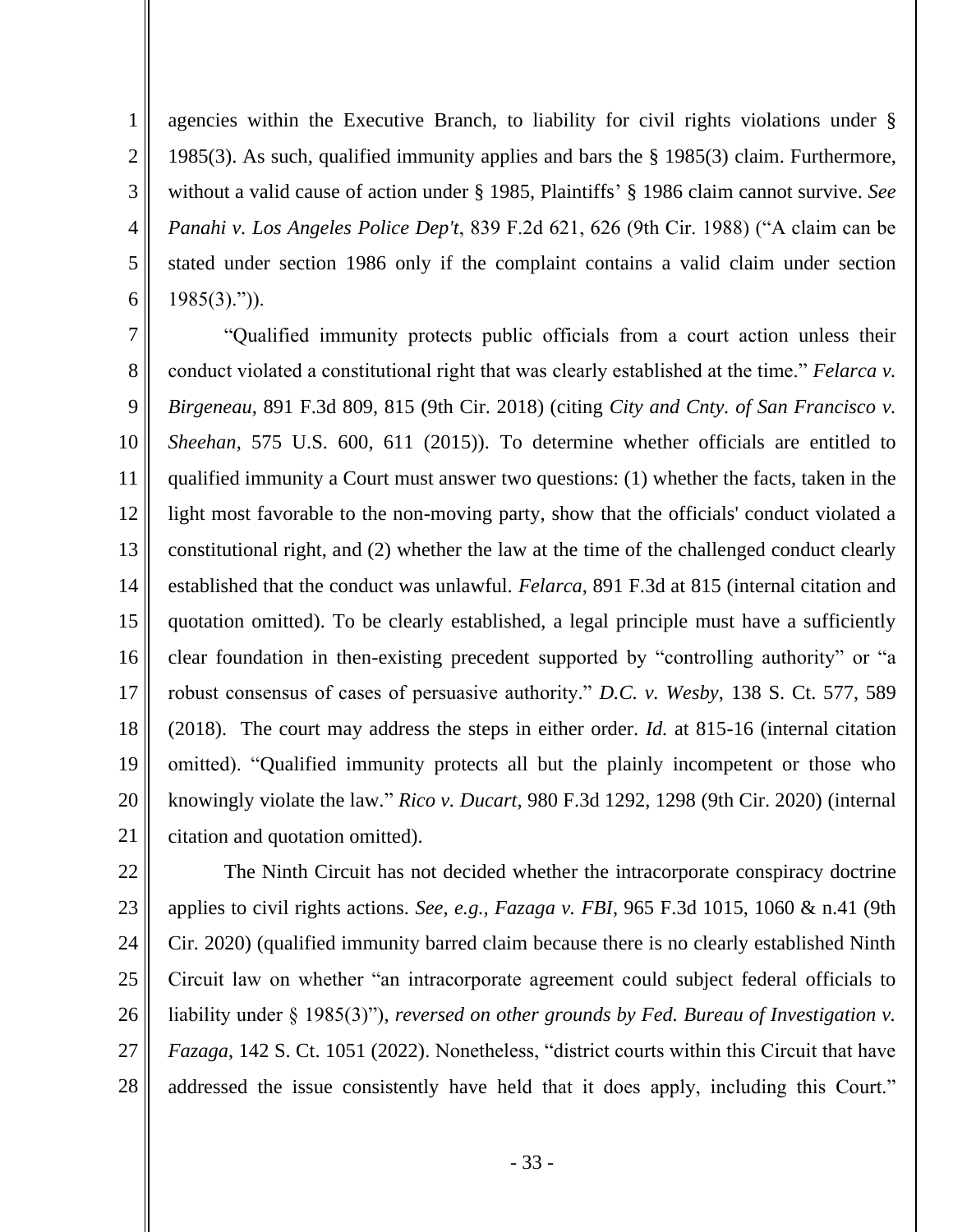4 5 6 7 *Hasbrouck v. Yavapai Cty.*, No. CV-20-08112-PCT-DWL, 2021 WL 321894, at \*15 (D. Ariz. Feb. 1, 2021) (quoting *Norton v. Arpaio*, No. CV-15-00087-PHX-SPL, 2015 WL 13759956, at \*5 (D. Ariz. Nov. 20, 2015) (collecting cases)); *see also Manansingh v. United States*, No. 2:20-CV-01139-DWM, 2021 WL 2080190, at \*6 (D. Nev. May 24, 2021) ("Even if the claim was timely, however, the Probation Defendants are entitled to qualified immunity because the law is not 'clearly established' regarding the application of the intracorporate conspiracy doctrine.")

1

2

3

8 9 10 11 12 13 14 15 16 17 18 19 20 21 22 23 24 25 26 The parties disagree as to whether the application of the intracorporate conspiracy doctrine is limited to employees of a single government agency, as Plaintiffs assert, or, whether, as Defendants contend, the doctrine applies to officials within the same Executive Branch of government across multiple agencies. (Doc. 52 at 62; Doc. 54 at 69.) By way of analogy, Defendants offer numerous district court cases where the intracorporate conspiracy doctrine barred claims involving interdepartmental and interagency claims among and between multiple state, city, and local governments. (*See* Doc. 61 at 29 n. 29 (collecting cases).) Conversely, Plaintiffs cite two unpublished district court opinions—*Ali v. Raleigh Cty.*, No. 5:17-cv-3386, 2018 WL 4101517, at \*11 (S.D.W. Va. Aug. 28, 2018) and *Bailey v. Pataki*, No. 1:08-cv-8563, 2010 WL 4237071, at \*5 (S.D.N.Y. Oct. 26, 2010)—for the proposition that the intracorporate conspiracy doctrine does not apply "in cases involving multiple federal agencies." (Doc. 54 at 72.) One of the cases is distinguishable as it involved unauthorized conduct, whereas here, the FAC alleges that Defendants acted "within the scope of their office or employment." *See* FAC ¶ 26; *Ali*, 2018 WL 4101517, at \*11 ("Thus, even if the [Unit] could be considered one legal entity for the purposes of the intracorporate conspiracy doctrine, the Defendant's actions were not authorized and would fall into an exception of that doctrine."). As to the other opinion, even if the Court found *Bailey* persuasive, Plaintiffs have failed to show a "robust consensus of persuasive authority." *See Wesby*, 138 S. Ct. at 589.

27 28 Because the law is not "clearly established" regarding the intracorporate conspiracy doctrine's applicability to a federal official's liability for civil rights violations or to the